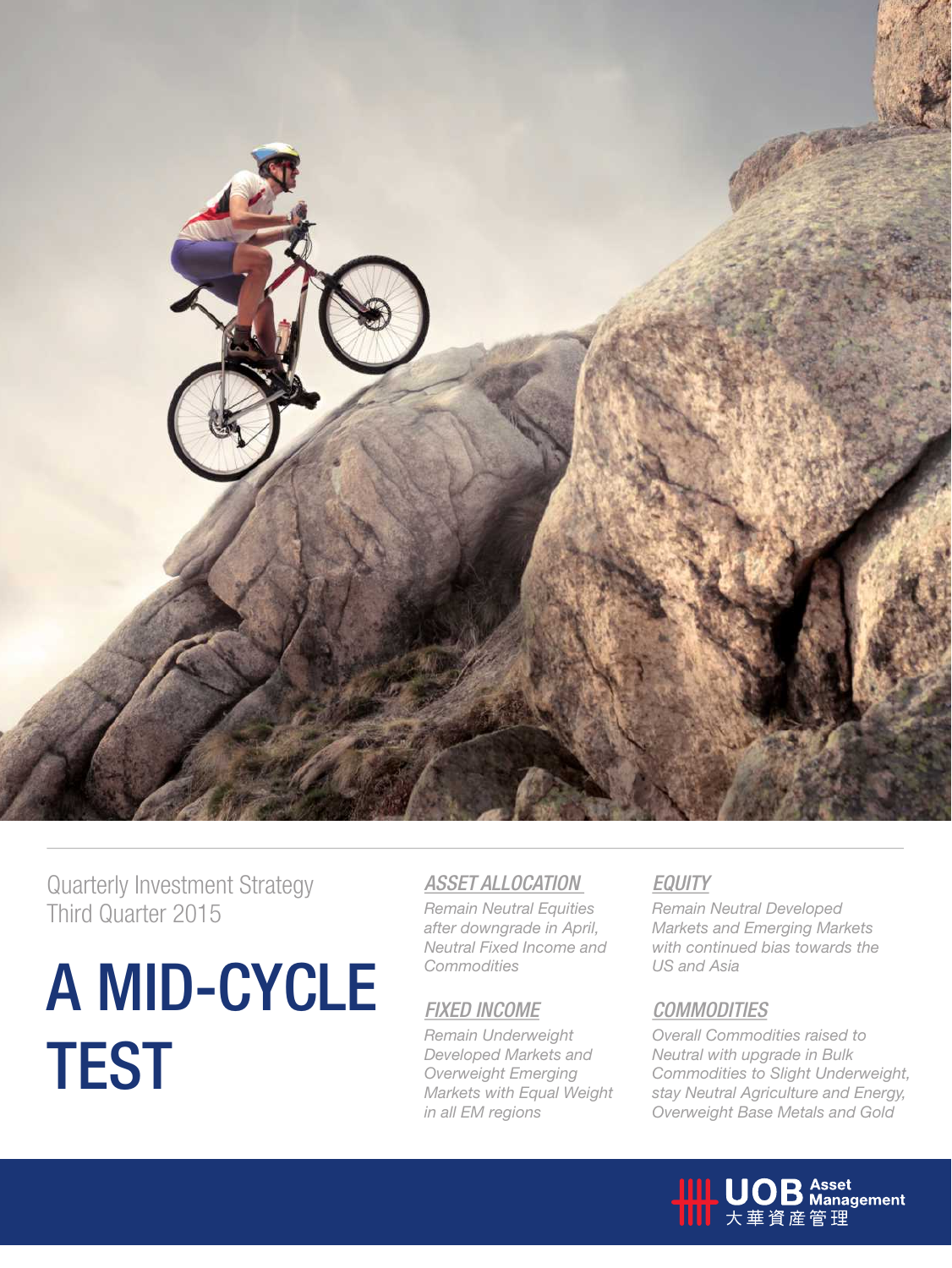As one of the thought leaders in asset management, UOBAM regularly produces topical investment research articles and publications to help our clients stay on top of financial market developments.

### Webcast – Asset Allocation Strategy for Q3 2015

In our quarterly webcast, Mr Tony Raza, Head of Multi Asset Strategy Unit, will share our asset allocation strategy, as well as discuss key issues driving developments in global markets.

View the webcast on the homepage of our website at uobam.com.sg.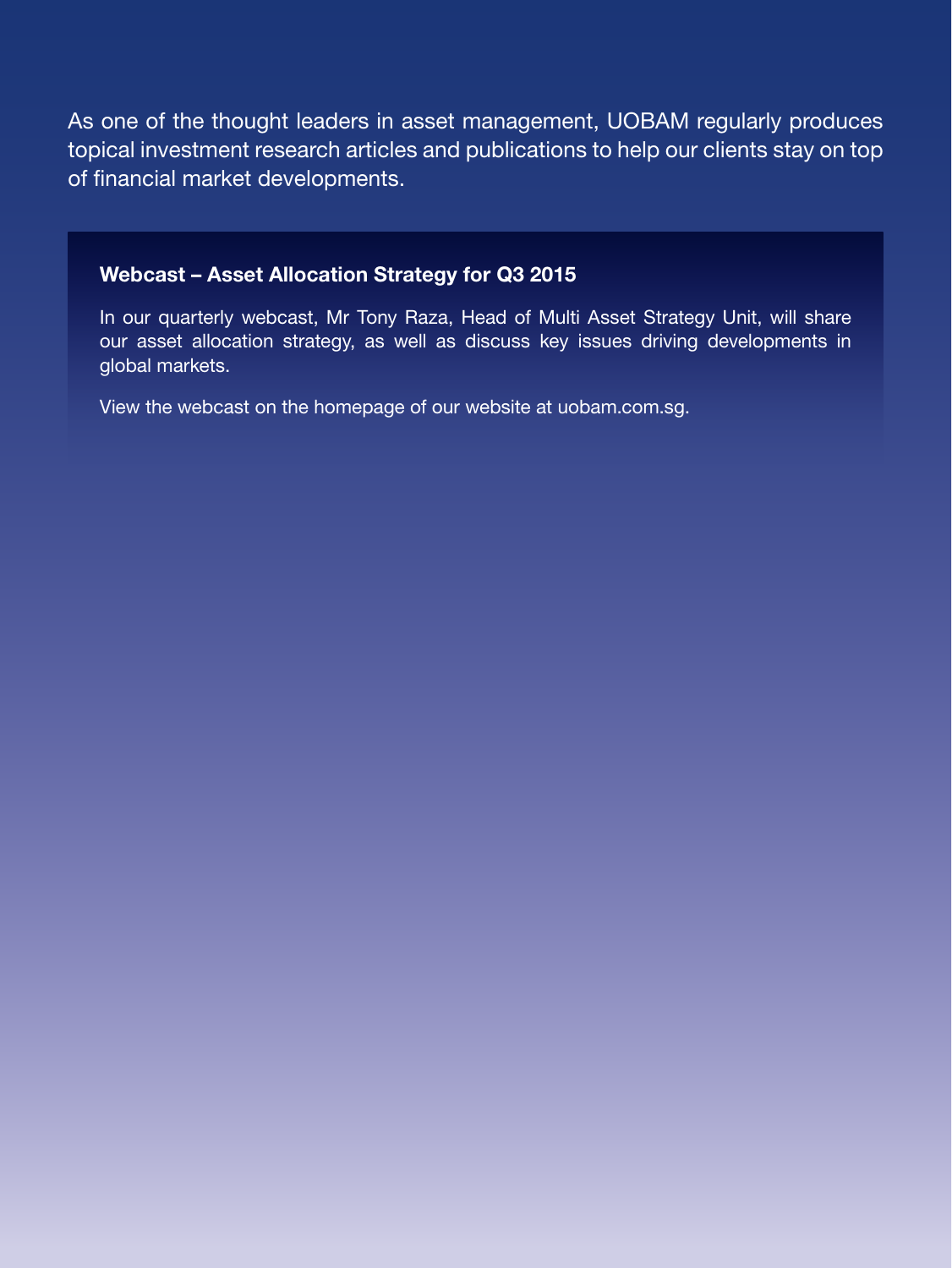## INVESTMENT STRATEGY SUMMARY

After being "bullish" and overweight equities for over a year, we start the third quarter outlook with a more cautious "neutral" recommendation on the major asset classes of equities and fixed income. We have downgraded equities to neutral on 21 April 2015.

The more cautious view is based on the weaker US macroeconomic data trends, the potential risks from European politics (particularly Greece), caution over the expected near-term rate hikes in the United States and equity valuations that are increasingly expensive.

However, our allocation is not a "bearish" view. We still believe that the US economy will rebound from its soft patch and that global liquidity will remain supportive for risk assets, including equities. The key triggers that we are looking for in order to raise our equities weight again are improvements in data trends to prove that the weak US GDP data in the first quarter of 2015 was transitory, and greater clarity on the Greece debt negotiations.

For this quarter we are neutral on equities, fixed income, commodities and cash.



John Doyle *Chief Investment Officer Equities & Multi-Assets*



Chong Jiun Yeh *Chief Investment Officer Fixed Income & Structured Investments*

## **CONTENTS**

- 2 Global Asset Allocation Summary
- 3 Global Investment Strategy
- **9** Equity Strategy
- 15 Fixed Income Strategy
- 18 Commodities Strategy
- 19 Appendix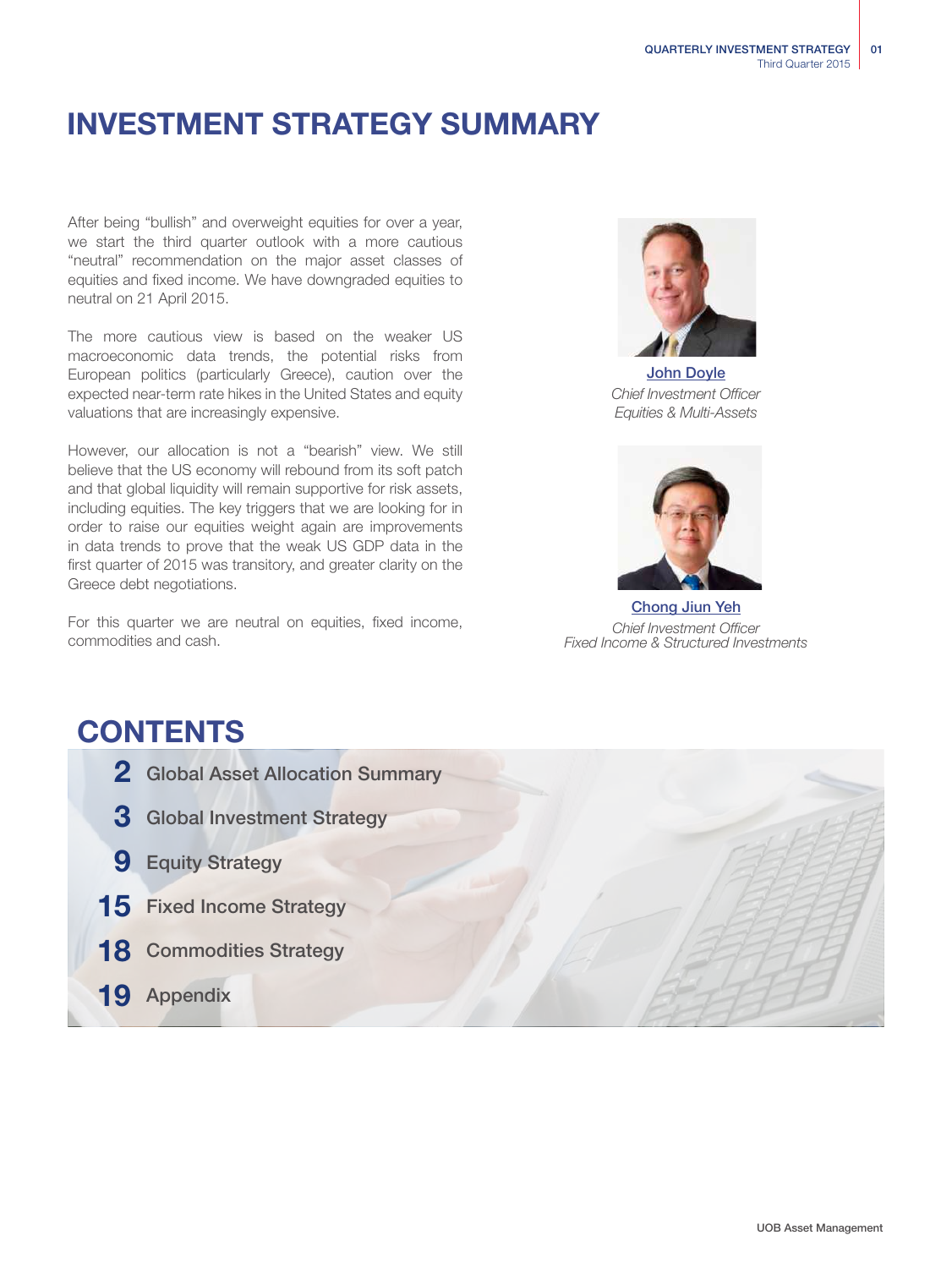## GLOBAL ASSET ALLOCATION SUMMARY

We maintain a neutral asset allocation for the third quarter of 2015, after downgrading equities from an overweight to neutral on 21 April 2015 (when we published an update report subsequent to the Second Quarter 2015 Quarterly Investment Strategy report). We downgraded equities due to weaker US economic data, political concerns in Europe, the more challenging combination of softening corporate profitability and earnings, and relatively rich valuations. While we are not bearish on the global macro environment, we view the increase in uncertainties warrants a more cautious investment approach in the coming quarter.

| Global Asset Allocation* -- |                                                                                                                                                                                                                                                                                                                                                                     | N |  |
|-----------------------------|---------------------------------------------------------------------------------------------------------------------------------------------------------------------------------------------------------------------------------------------------------------------------------------------------------------------------------------------------------------------|---|--|
| <b>Equities</b>             |                                                                                                                                                                                                                                                                                                                                                                     |   |  |
| <b>Fixed Income</b>         | $\begin{picture}(18,14) \put(0,0){\vector(1,0){100}} \put(10,0){\vector(1,0){100}} \put(10,0){\vector(1,0){100}} \put(10,0){\vector(1,0){100}} \put(10,0){\vector(1,0){100}} \put(10,0){\vector(1,0){100}} \put(10,0){\vector(1,0){100}} \put(10,0){\vector(1,0){100}} \put(10,0){\vector(1,0){100}} \put(10,0){\vector(1,0){100}} \put(10,0){\vector(1,0){100}} \$ |   |  |
| <b>Commodities</b>          |                                                                                                                                                                                                                                                                                                                                                                     |   |  |
| Cash                        | $\begin{picture}(180,10) \put(0,0){\vector(1,0){100}} \put(10,0){\vector(1,0){100}} \put(10,0){\vector(1,0){100}} \put(10,0){\vector(1,0){100}} \put(10,0){\vector(1,0){100}} \put(10,0){\vector(1,0){100}} \put(10,0){\vector(1,0){100}} \put(10,0){\vector(1,0){100}} \put(10,0){\vector(1,0){100}} \put(10,0){\vector(1,0){100}} \put(10,0){\vector(1,0){100}}$  |   |  |

**Notes** 

\*Three to six months horizon

The weights are relative to the respective benchmark(s).<br>'- -' denotes maximum underweight, '-' slight underweight, 'N' neutral, '+' slight<br>overweight, '+ +' maximum overweight; arrows show change from last quarter.

#### Equities – Downgrade to Neutral

We maintain a base case expectation that over the longer term, equities will outperform through this period of the cycle. However, noting both macroeconomic "warning signs" and increasing pressures on corporate margins and profits, as well as relatively fair valuations, we have moderated our investment positioning over the quarter.

#### Fixed Income – Remain Neutral

While we had been concerned about a greater rotation of global investments from fixed income to equities, the reality is that fixed income markets continue to enjoy one of their longest cycles. We believe that inflation regimes ultimately determine asset class performance. We expect that given the continued low inflation environment accompanied by substantial global liquidity support, fixed income investments are likely to continue providing reasonable risk-adjusted returns. Hence, we maintain a neutral position in fixed income.

#### Commodities – Raise to Neutral

Most commodities continue to struggle. In a strong dollar environment associated with more moderate demand from China, renewed investment discipline should help to re-align supply and demand. However, the rebound in energy has proven that demand continues to exist. Other commodities could potentially be supported by China's "One Belt One Road" initiative to develop infrastructure across countries that would again raise demand for resources.

#### Cash – Raise to Neutral

During periods of higher risk, it is helpful to have cash on hand, especially for the potential of a modest equity correction that could represent a buying opportunity when the cash raised can be utilised.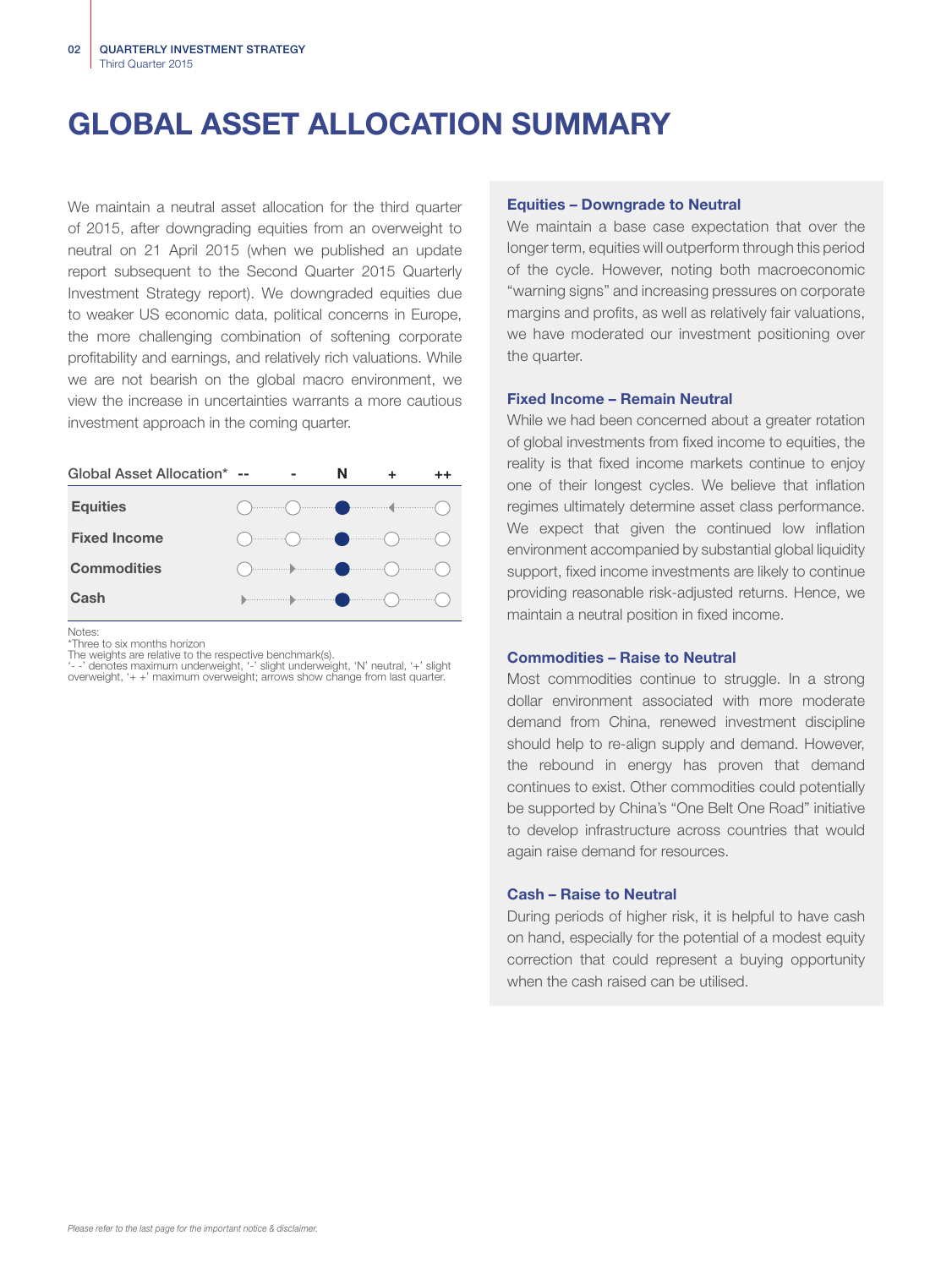## GLOBAL INVESTMENT STRATEGY A MID-CYCLE TEST

We have maintained an overweight equity position for over a year but see justification for some reasonable caution in the near term. There is no evidence that the global macro trend is shifting to a downturn in our view. However, there are enough uncertainties in data trends to warrant near-term caution. Hence we view this as a "mid-cycle test" on the robustness of the economic recovery. Political events in Europe in general and Greece in particular have elevated market risks.

#### Investment Cycle and Inflation Regime Revisited

We have previously highlighted that the first step in our asset allocation assessment is to ascertain the global trends in inflation and the investment cycle. We have observed three major inflation regimes: 1) normal (or high) inflation, 2) deflation where prices decline, and 3) disinflation or very low and declining inflation.

- 1. If the inflation regime is normal (two per cent and above), we use a traditional investment clock framework in our investment allocation. As the global economy came out of recession in 2009, it stayed in a range of modest economic expansion with low levels of inflation. In a normal investment cycle, the later stages of the cycle will regularly see rising inflation. Thus our base case view is that the global cycle is still closer to the middle of the expansion phase than toward the end.
- 2. We have also warned that if inflation trends turn into deflation such as in Japan in the past two decades, then our asset allocation bias is to focus on fixed income as their real rates tend to outperform equities in an environment of low investment and excess savings.
- 3. The inflation environment of the past several years has not been either deflation or high inflation. Instead the inflation levels have been more consistent with a regime of low inflation with policy support such as quantitative easing (QE) to keep prices stable and rising. We note that in this regime we expect both equities and fixed income to perform well as the policy support boosts liquidity to keep asset prices high, while the low inflation regime makes both fixed income and equities less risky. Thus, our asset allocation recommendation for the past several quarters was to overweight on equities but not to be negative on fixed income which performs well on a risk-adjusted basis.

Over the past quarter, economic trends in Europe turned increasingly positive with signs that growth and inflation look to be normalising. At the same time, the US economy, which had appeared to be convincingly returning to "normal" growth and inflation trends, suffered a setback as GDP declined in the first quarter of 2015 (1Q 2015). Accordingly, fixed income markets were whipsawed between deflationary views in which bonds performed well and concerns that inflation was returning that triggered fixed income performance weakness.

This volatility in rates and fixed income markets leaves us concerned that the volatility could spread to other asset classes. Our base case assumption is that we are still in a period of low inflation with strong policy support. However, weak data has raised the possibility that the global economy could be shifting towards a deflationary world. We thus adopt a more neutral outlook for all asset classes in this quarter.

#### Questionable US Economic Data

At the start of the year, US GDP consensus forecast for economic growth in 2015 was of more than three per cent. However, as we progress through the year, data has been consistently disappointing, causing consensus forecasts now dipping to 2.5 per cent. To achieve that level of 2.5 per cent growth, the forecasters are counting on a healthy rebound in the second quarter (2Q 2015) that has not yet materialised. Most economists still believe that the weak US GDP growth of negative 0.7 per cent in 1Q 2015 was due to temporary factors such as unusually bad weather and port strikes that caused economic activity to slow down. To date, the data is yet to point to a rebound in 2Q 2015.

The Atlanta Federal Reserve (Fed) maintains a GDPNow forecast that projects quarterly GDP based on data trends. To date, it has been indicating that 2Q 2015 GDP could disappoint again unless data picks up soon.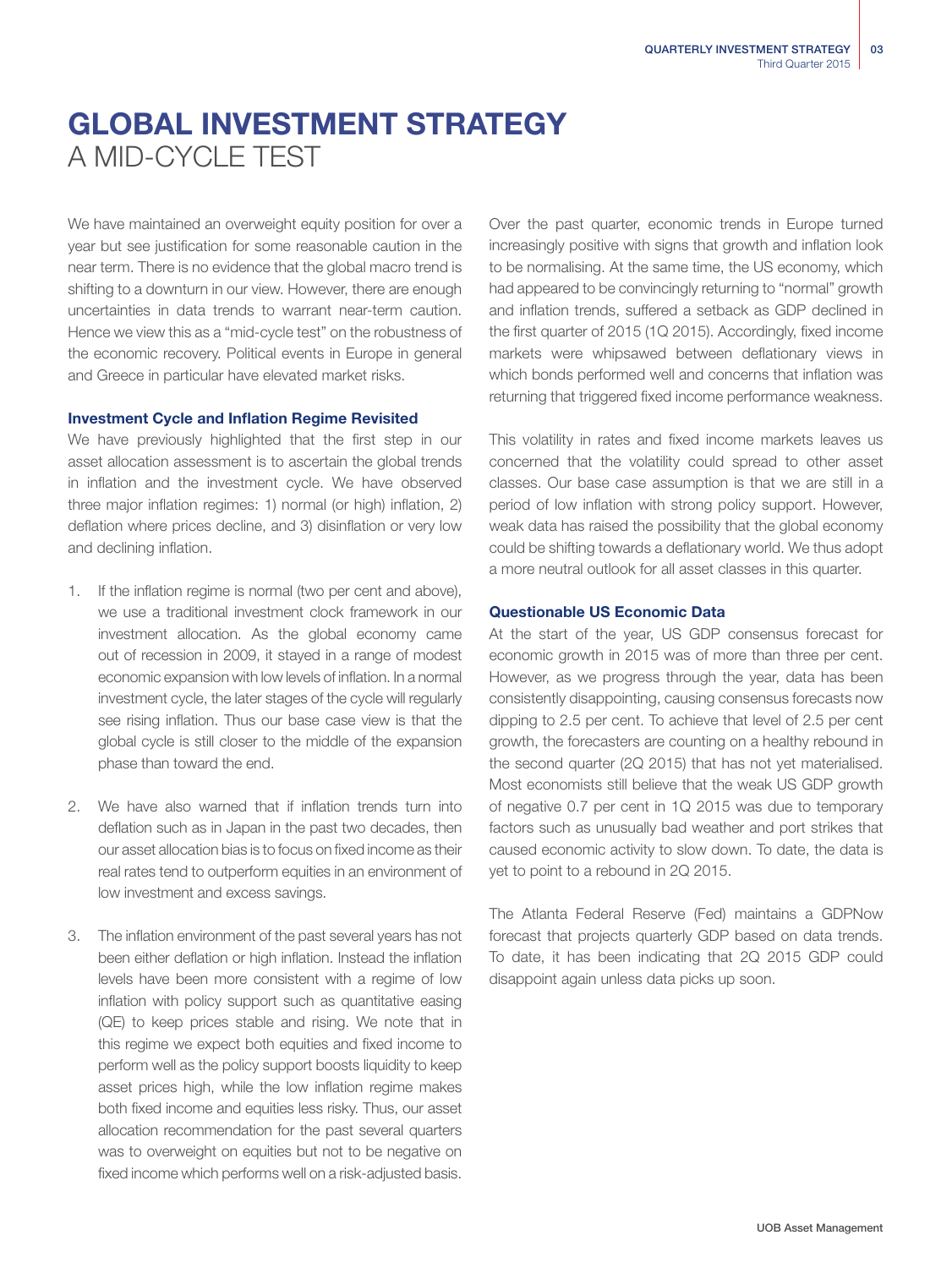

#### Evolution of Atlanta Fed GDPNow Real GDP Forecast for 2015: Q2 - Quarterly Per cent change (SAAR)

Sources: Blue Chip Economic Indicators and Blue Chip Financial Forecasts

While it is justified to be cautious about recent economic indicators, our base case remains that the US and global growth will be sustained for several years. In the case of the US, the reason for being optimistic about growth is that 1) US employment and income have been improving steadily and 2) confidence and housing expansion appear to be returning to more normal levels. Housing construction activities have been stuck at recessionary levels since 2007. Residential investment can increase by 50 per cent and still be in line with normal investment levels consistent with the middle of an economic cycle.

Despite many weak data on economic activity, consumer confidence has been one key series that remained at strong levels. Our view is that the average consumer is finally more confident about the employment outlook and is increasingly likely to spend and invest in housing again, both of which can boost economic activity.



#### University of Michigan Consumer Sentiment

Source : Bloomberg, Jun 2015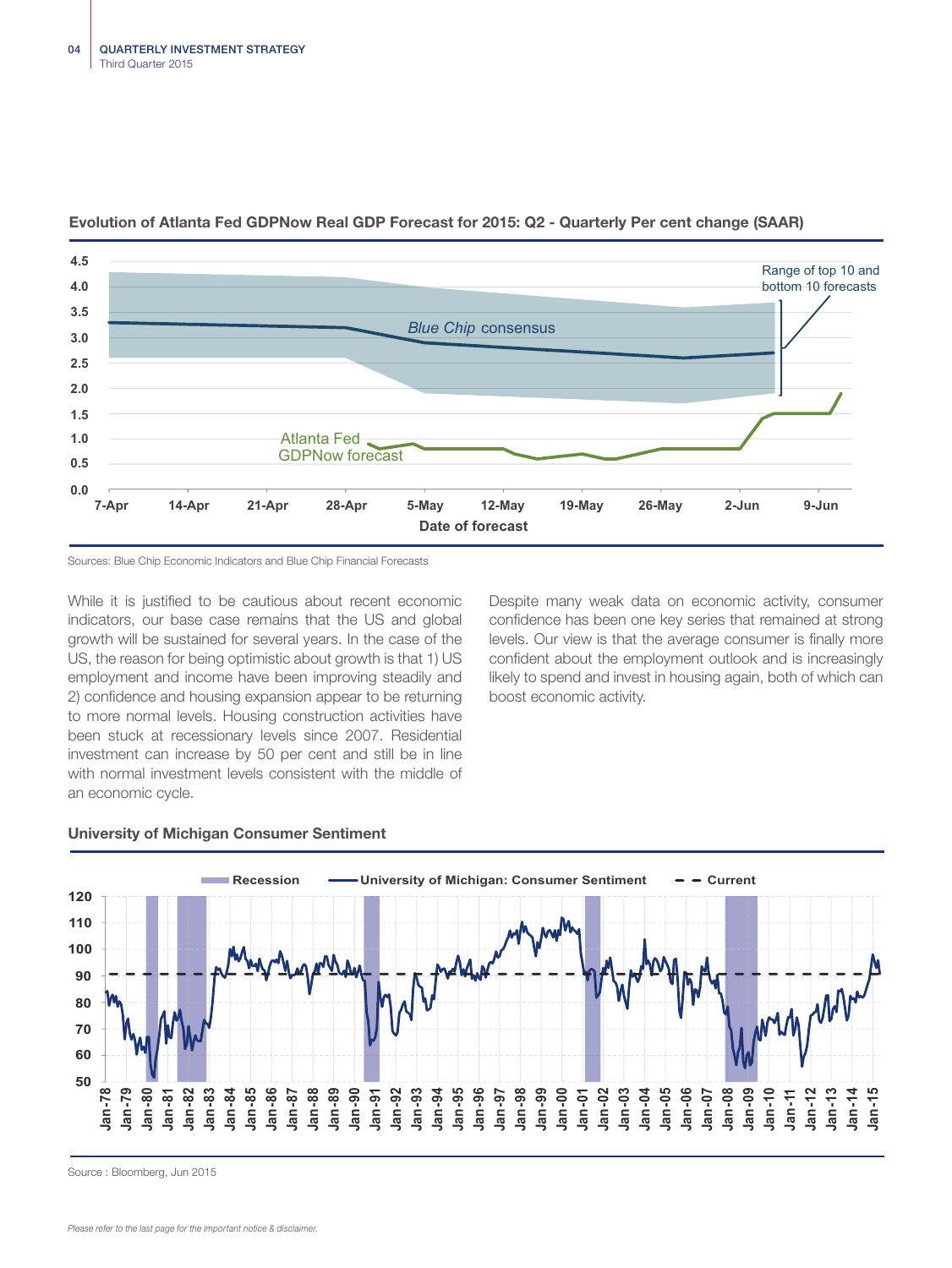Our overall view on the economy is caution on some nearterm trends but not necessarily bearish. We are of the view that economies go through "soft patches" from time to time. Investors should be prudently cautious during such periods but not outright bearish.

#### The Sword of Damocles with a Potential Greece Default

We continue to worry about the progress of Greece's negotiations with European authorities on funding for its debt repayment. At the heart of the issue is European authorities' concern that making exceptions for Greece would lead to the problem of moral hazard where similar concessions might need to be made for other countries. On Greece's part, its leaders represent that they have suffered enough austerity measures and need assistance at this stage. Neither side appears flexible; and the probability for Greece to default on its debts and potentially leave the Euro monetary union

has increased. We assess the odds of a default and exit to be between 20 to 30 per cent. While Greece makes up less than three per cent of Eurozone's GDP, and most of Greece's debt is with the International Monetary Fund (IMF) and the European Central Bank (ECB), we still expect such a default to create volatility in financial markets around the world.

Over the coming quarter there is a series of key payments Greece has to make to the IMF and the ECB as interest and amortisation on its debts. Without some sort of agreement on new funding, Greece will not be able to make its payments. The months of June and July are particularly critical and if agreements are not made by then we would expect Greece to have no choice but to default. Once it defaults and its support from the Eurozone is damaged, we expect the odds of Greece exiting the common Euro currency to increase.

#### Scheduled Amortization and Interest Payments, Excluding T-bills (EUR bn)



Source : PDMA, Barclays Research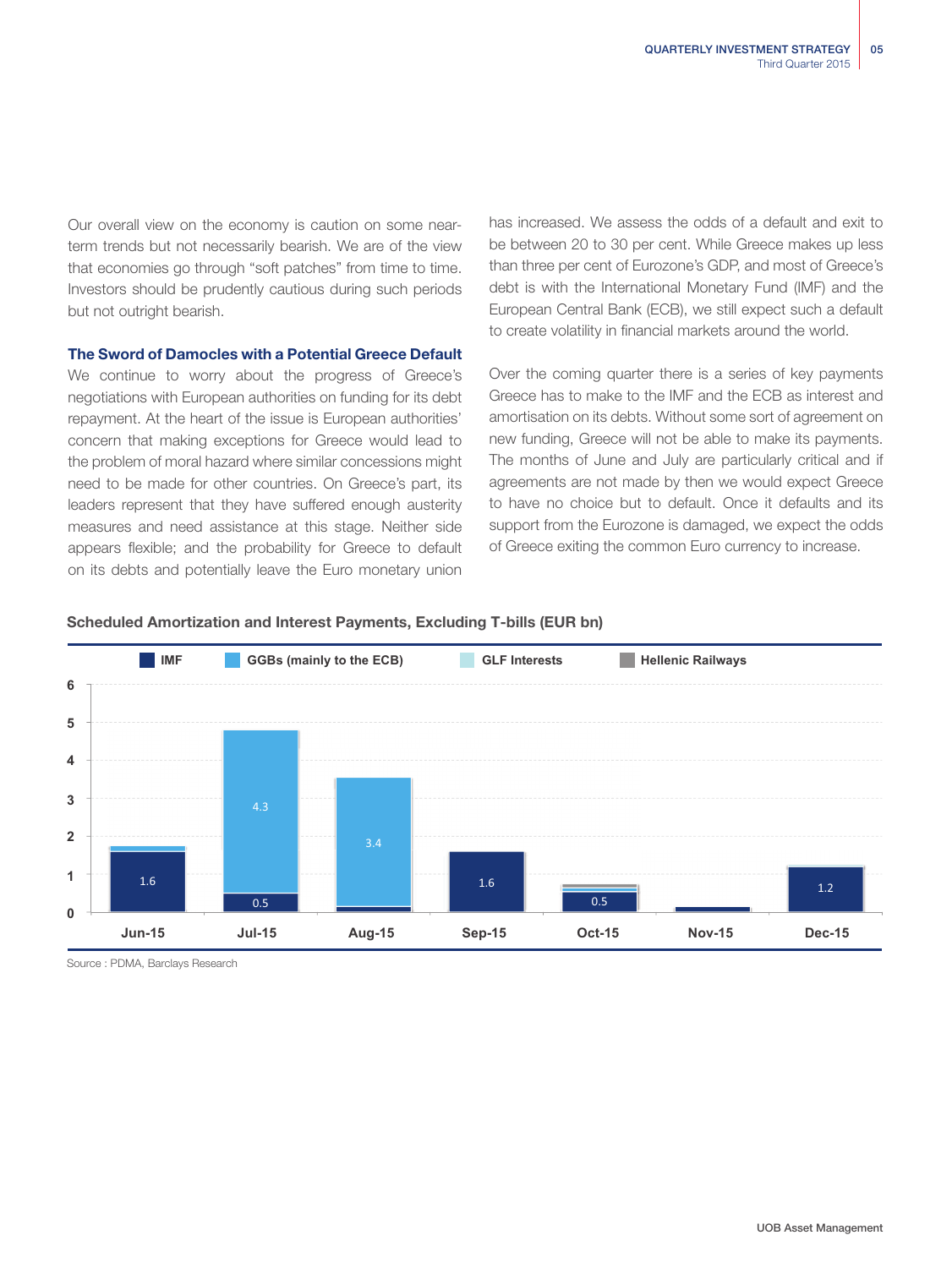While the outlook and tone of the rhetoric so far appears quite bleak, we would note that it remains in the interest of both parties (the European creditors and Greece) to come to an agreement. Greece would suffer significant near-term chaos if it were to exit the Euro. Similarly, default losses to the IMF and the ECB (as well as other Euro project implications) will be greater than necessary in such an unstructured default. Compared to the austerity already suffered by Greece and the haircuts on debt already taken by creditors, the concessions needed to reach an agreement for continued funding are quite small.

Thus we maintain an overall view of caution without being overly pessimistic. We rank it as one of the key tail risks that can affect performance but place the odds of a negative outcome at about 20 to 30 per cent.

#### Interest Rate Volatility

While equity volatility remained somewhat subdued over the past quarter, interest rate volatility has risen sharply. Most notably the ten-year government bond rates in Germany and the US spiked sharply in May. The US 10-year Treasury yield reached a low of 1.65 per cent earlier in the year and rose to hit 2.40 per cent in June. The German ten-year Bund rate fell close to zero per cent in early May before jumping to 0.7 per cent in early June. US short-term rates are facing close scrutiny as well with the US Federal Reserve (US Fed) inching closer to a rate hike, which we expect in the second half of 2015.

The fickle fluctuation in rates is a concern to other asset classes as volatility in risk-free rates usually transits into volatility in risk assets as well. Part of the rate volatility arose from a divergence in the economic performance of various global regions. The rates market factors in market views on growth, inflation and global risks. Adding to uncertainty was the fact that the divergence in global economic performance had not played out as expected. At the start of the year, the strong consensus view was that Europe was flirting with deflation and the US was rebounding towards normal growth levels. But economic trends have since shown that Europe is rebounding at a healthy rate while the US economy appears to have stalled. Thus, the rate market reacted to this unforeseen turn of events by pricing in a substantial jump in European and US 10-year rates.

We expect that the US economy will rebound around the middle of the year and that the US Fed will continue with its plan to increase rates. We would argue that slack in the US economy has been reduced as the unemployment rate has come down to 5.5 per cent and capacity utilisation has been approaching a critical level of 80 per cent. Money supply has been boosted by the US Fed and more critically by the banking system as loan growth has recently rebounded. The combination of loan growth, an increased US Fed money supply and rising capacity utilisation all look potentially inflationary. Thus, we suspect the US Fed will view it as prudent to at least start the rate hike process.



Source : Bloomberg, Jun 2015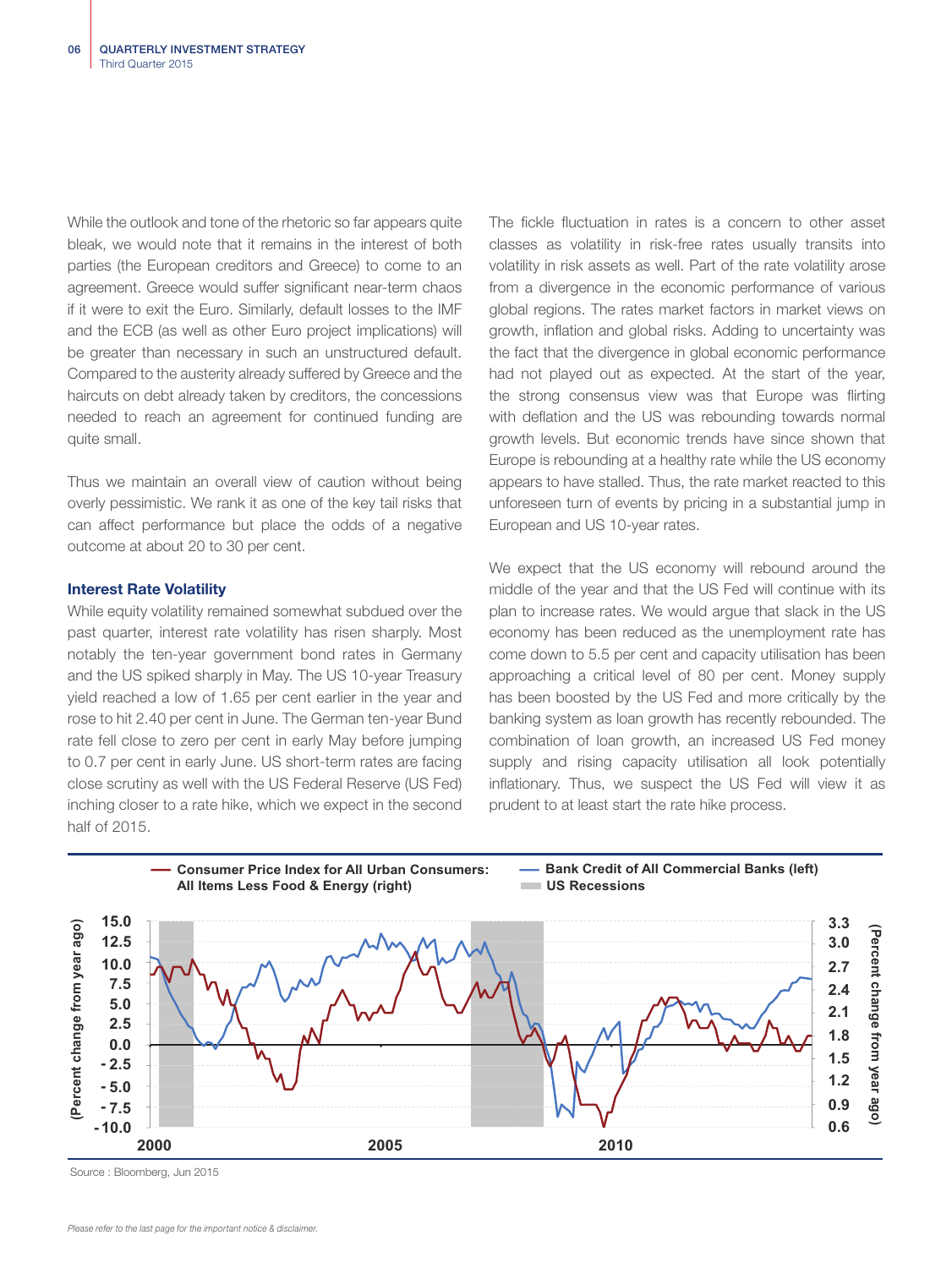Our rate forecasts are for the US 10-year yield to range between 2.5 per cent and 2.7 per cent in the second half of 2015. We expect the first US Fed rate hike in September 2015 and we expect the rate hike path to be the slowest in history with one more rate increase in 2015 and three more in 2016.

#### Valuations versus Earnings

Over the past six months, the equities market has started to look expensive as measured by traditional earnings-based stock market valuation methods. For most of this strong market cycle, a normal forward-looking price-to-earnings (PE) valuation has always shown US equities to be reasonably priced by historical averages. This was despite the US stock market's substantial advances and can be attributed to the strong earnings gains of US corporates. But the earnings advances have started to slow and the valuations have started to creep up over the past six months. This makes us slightly more cautious about the potential market performance over the coming quarter.



MSCI World Operating Margins



Source: MSCI, Bloomberg, 31 March 2015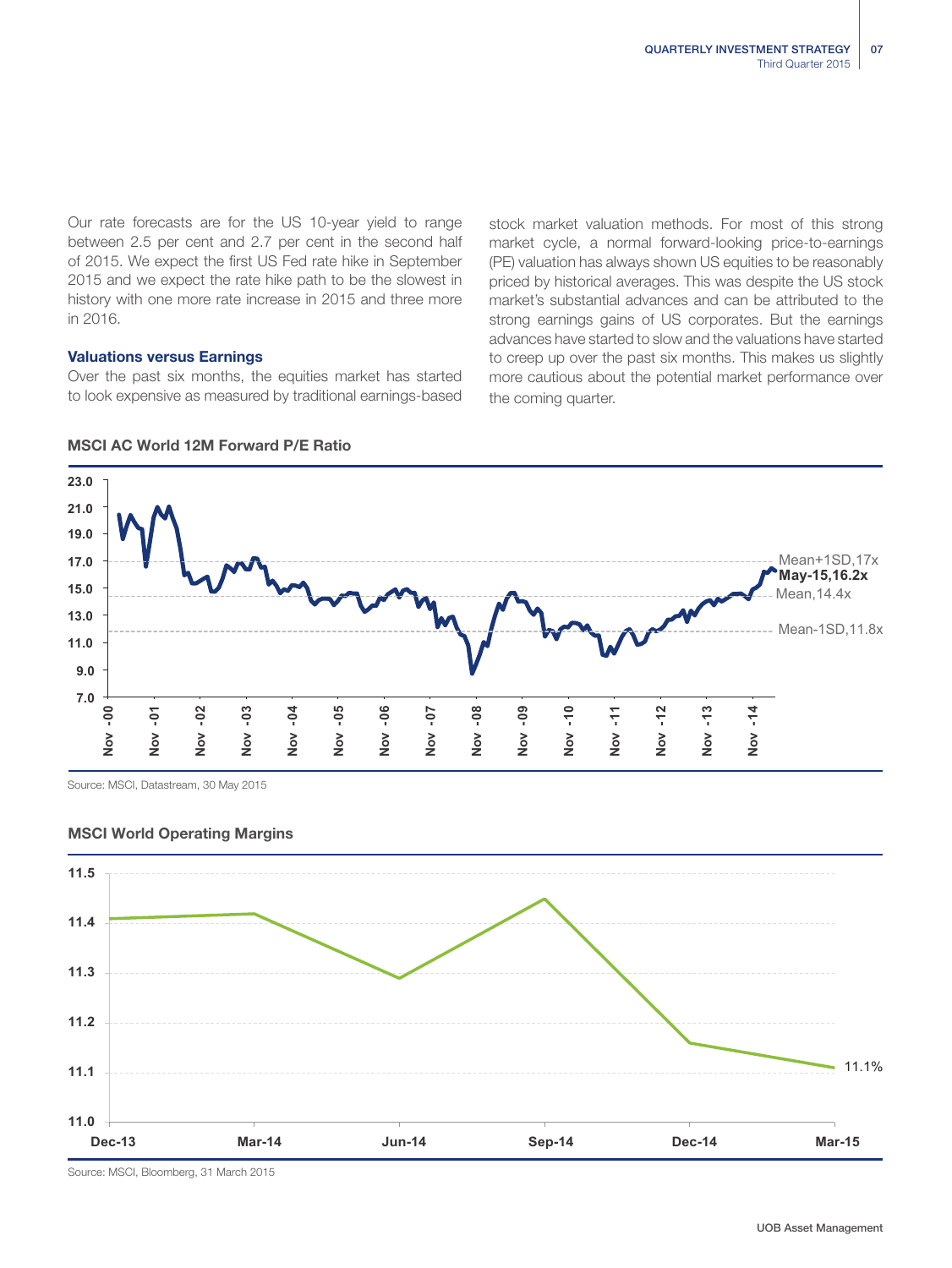Similar to the economic trends, we are of the view that there is good evidence that these effects can be transitory. The weaker macroeconomic growth has held back revenue growth among corporate America, while increased wages and the stronger US dollar has hurt margins. However, we expect the economy to bounce back and revenues to improve. Wages and the strong dollar may continue to be a drag, but against a backdrop of overall growth. We are of the view that this will likely result in positive equity market performance. However, till the evidence of a rebound is seen, we are more comfortable with a Neutral allocation to equities.

#### Assessment and Outlook

In summary, we are of the view that the global macroeconomic cycle is going through a "mid-cycle test". Our base case expectation is that economic data will rebound, the economy will adapt to interest rate increases in the US and that corporate revenues will resume their growth. If the cycle continues as expected, we would expect risk assets like equities to outperform other asset classes. However in the near-term, this cycle view is being tested by a weaker economic trajectory and political risks, most notably in Europe. With the increase in the range of potential outcomes and the probability of negative outcomes being raised, we are slightly more cautious and tactically neutralise our overweight on risk assets such as equities. We take pains to stress that our macro views are not bearish. Rather, our confidence in getting good risk-adjusted returns in the near term has decreased sufficiently to warrant a modest reduction in our bets on equities until we get further clarity on the data.

The key triggers to return to an overweight equity asset allocation, would be a rebound in US economic data to a range of over two per cent GDP growth, clarity in the resolution of Greece's debt negotiations and any potential correction that could normalise valuations. If the market corrected by ten per cent and we maintain our current base view of a continued expansion cycle, we would then seek an opportunity to reassign the overweight on equity which we recently neutralised. While we list the US Fed rate lift-off as a risk, we would not necessarily need or expect this issue to be resolved before September. Ultimately, we think investors will gain confidence in the US economy if the first couple of rate hikes do not slow down growth significantly.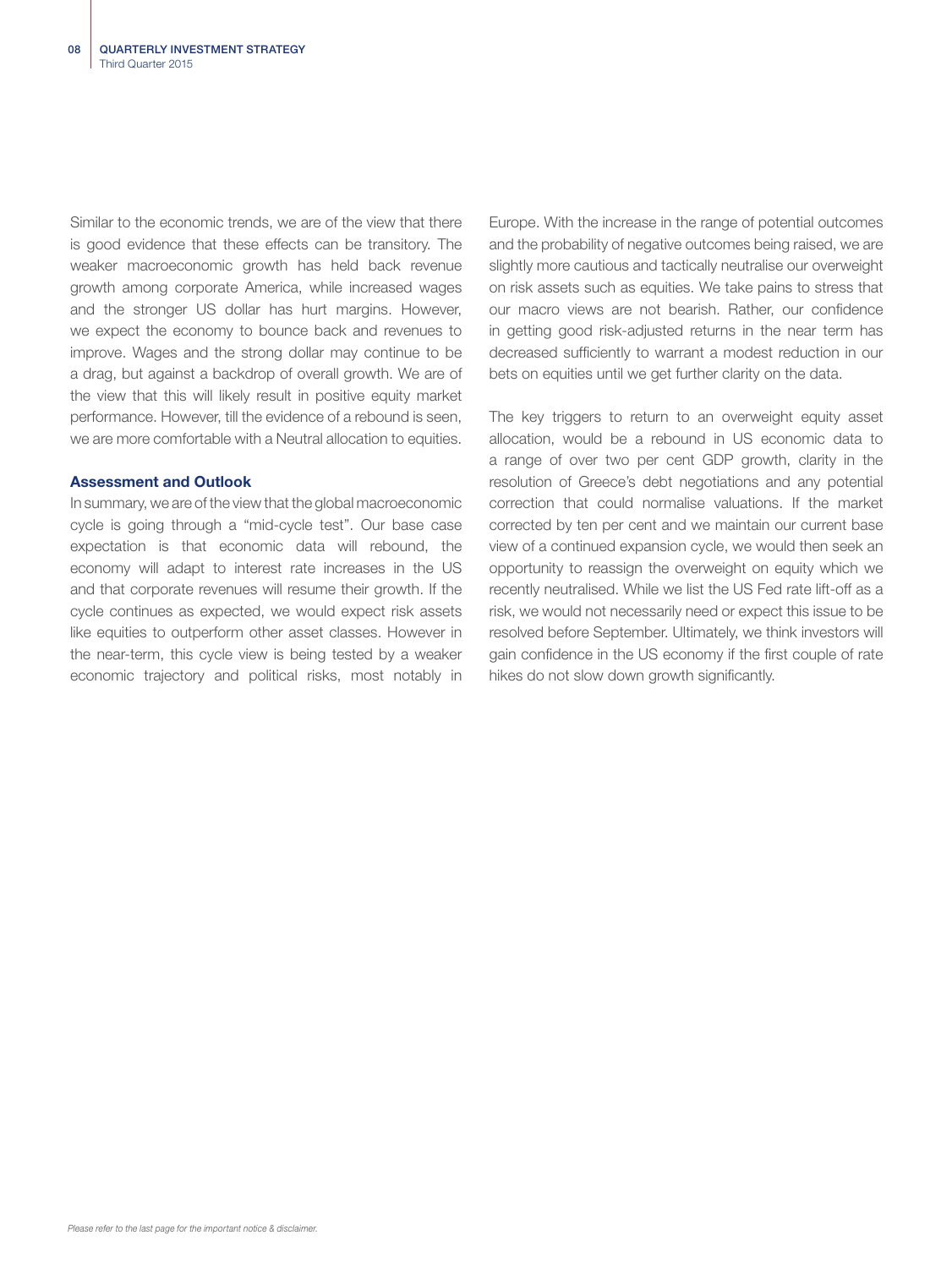## EQUITY STRATEGY GLOBAL EQUITY



Notes:

The weights are relative to the benchmark – MSCI AC World Index.<br>'- -' denotes maximum underweight, '-' slight underweight, 'N' neutral, '+' slight<br>overweight, '+ +' maximum overweight; arrows show change from last quarter

We continue to hold a positive outlook on global equities, underpinned by improving growth in the advanced economies, modest earnings growth outlook and strong corporate profitability. Given the cyclical pick-up in demand, we are overweight on the technology sector, which should continue to benefit from rising corporate expenditure on technology hardware, software and business solutions.

With the global recovery expanding to Europe and Japan and with capacity utilisation rates improving, we remain overweight on the industrials sector. Industrials should benefit from higher utilisation rates, which should translate into margin gains. The sector's recent de-rating due to concerns over low oil prices presents an opportunity. We are keen to add weights in non-energy related names which were oversold along with the sector. We have also moved to an overweight position in financials due to attractive valuations.

Our strategy continues to be underweight on the deep cyclical sectors, such as materials, given the sub-par growth of the global economy. However, we hold the view that the energy sector is currently oversold and we look to move to a neutral position once the outlook on the oil price stabilises. We have also adopted a more cautious stance on interest rate-sensitive sectors such as utilities and telecommunication that could be impacted adversely by the impending US Fed rate increases.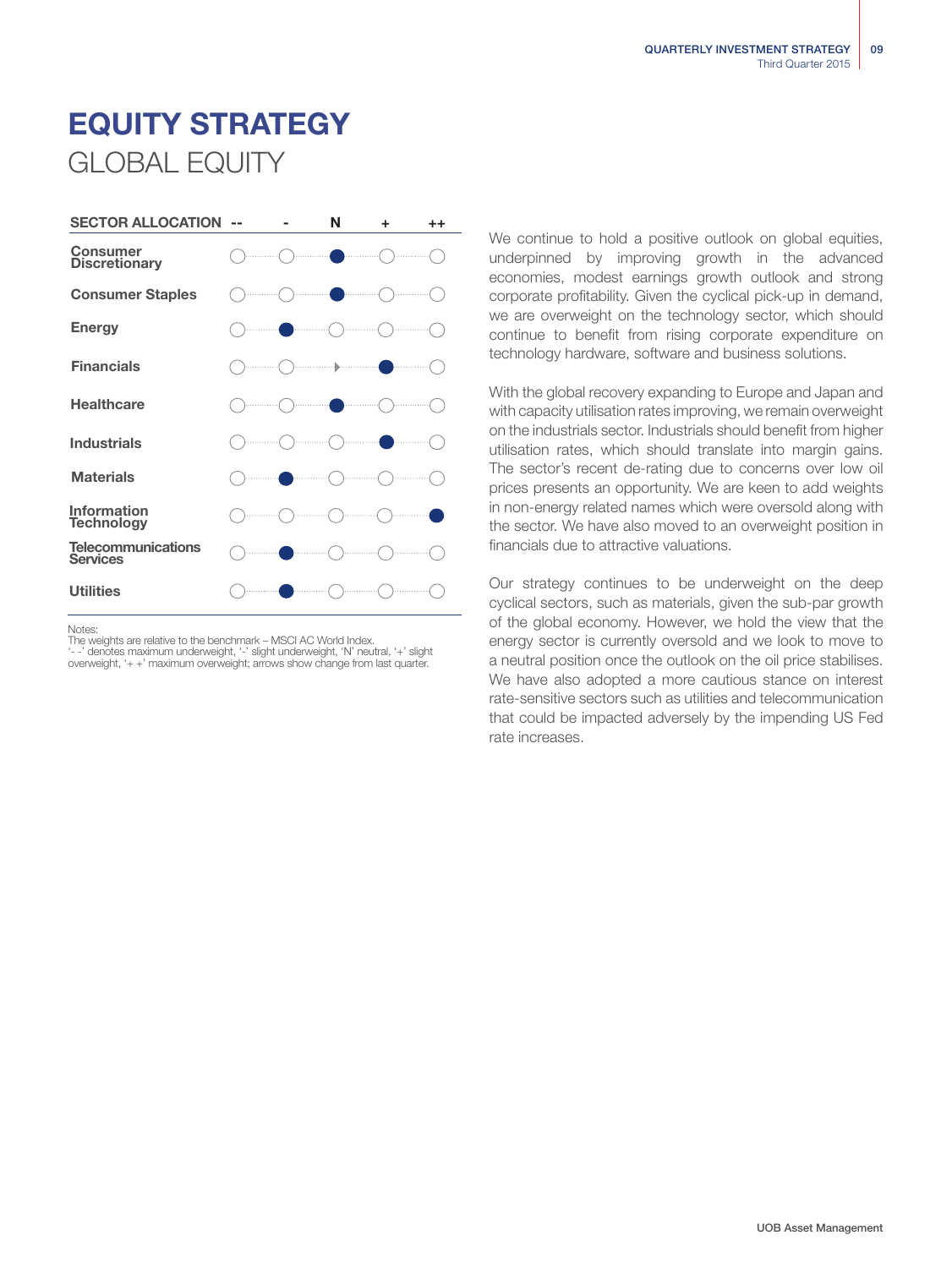

Notes:

The weights are relative to the benchmark – MSCI AC World Index.

'- -' denotes maximum underweight, '-' slight underweight, 'N' neutral, '+' slight overweight, '+ +' maximum overweight; arrows show change from last quarter.

We maintain our neutral position in both developed markets (DM) and emerging markets (EM). Within DM, we have retained our overweight position in the US given our view that the recent weakness in economic data is transitory and should pick up in the latter half of the year. We recognise that a stronger US dollar is a headwind to overseas corporate profit and thus retain a preference for companies that are more exposed domestically.

We remain neutral on Europe. While a weaker Euro has helped to lift confidence, boost activity and propel the markets higher, we are mindful of the significant challenges that remain: high unemployment, political uncertainty and ongoing balance sheet deleveraging. There are some good investment opportunities despite the challenging environment, especially amongst more globally focused corporations that benefit from a weaker euro.

In Japan, concerns continue to linger over the reform initiatives. Thus far, the bulk of the heavy lifting has been undertaken by the Bank of Japan (BoJ). Fiscal reforms are slow in being implemented, which could sow the seeds of future challenges. We continue to monitor economic data over the next few months to ascertain the country's economic path. Despite the disappointments on the policy front and the anaemic economic backdrop, there are some positive developments in terms of corporate governance and corporate performance. The return on equity for Japanese companies has risen to between eight to nine per cent and continues to improve. This is creating some bottom-up opportunities.

We retain our neutral position in EM. Challenges are expected to continue due to domestic imbalances and the build-up of excess credit in the period post the Global Financial Crisis. The slowdown in China continues to weigh heavily on resources demand and prices. The abrupt shift in the resources sector has dampened investments and growth in much of the developing world and has caused many previously earmarked projects to be postponed while making others no longer viable. This shift is still playing out. Within EM regions, there are some bright spots. We remain overweight on Asia ex-Japan on the back of recent structural reforms. From a structural and macro standpoint, the EM still represents a good multi-year opportunity. From a cyclical and micro standpoint, the EM faces challenges. Growth is undershooting expectations and corporate earnings could face further downward pressures unless productivity levels can continue to be lifted. There are interesting bottom-up opportunities, but stock selection is increasingly critical.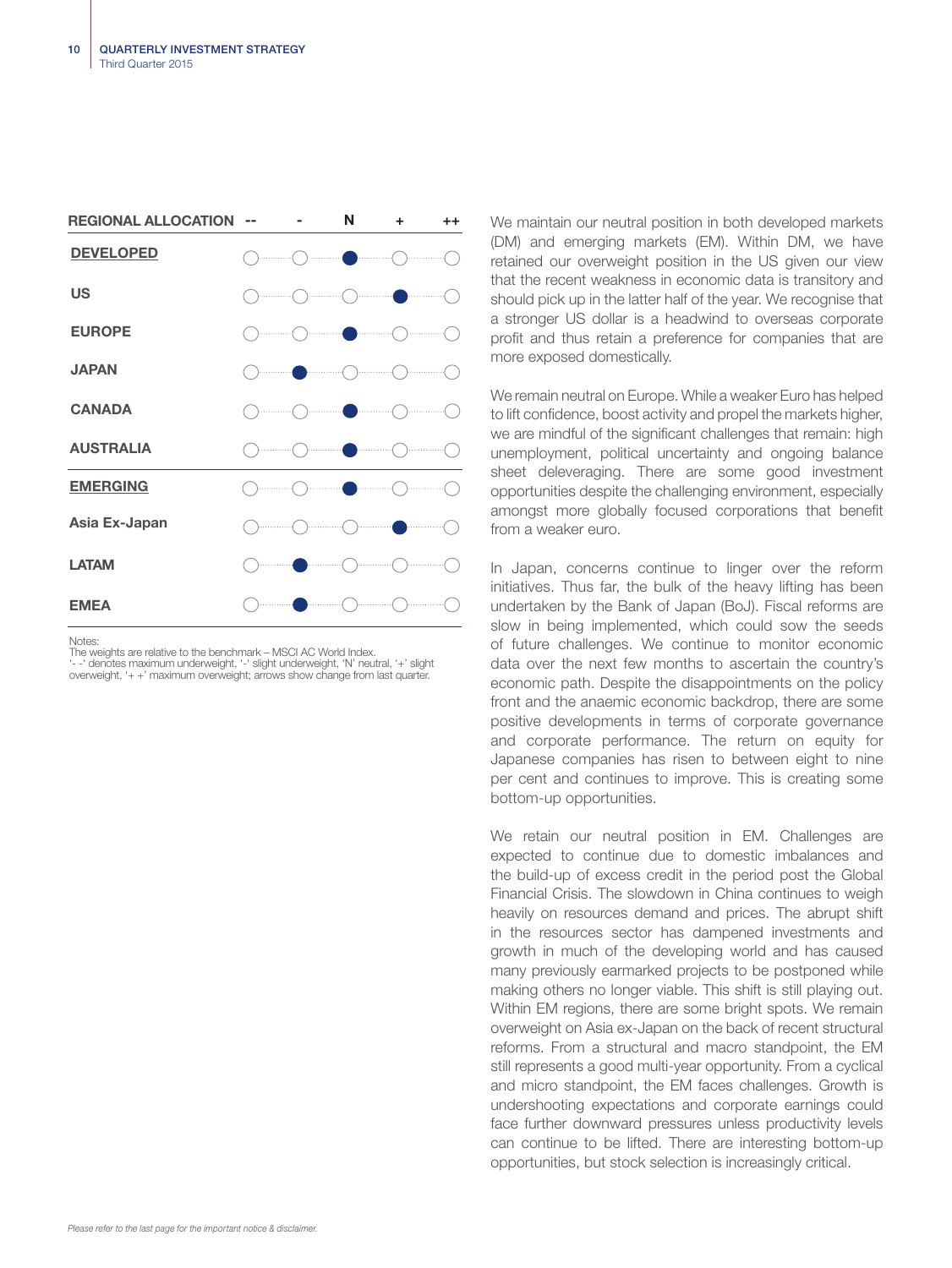## ASIA PACIFIC EQUITY



Our representative Asia Pacific strategy is currently overweight on the healthcare and technology sectors. We are slightly overweight on the consumer discretionary and staples sectors as we see some selective value plays within the broad consumer sector. We remain positive on the longer-term trend for the consumer sector as it provides exposure to the continued strong growth of domestic demand in the emerging economies.

The strategy is underweight on the deep cyclical sectors such as energy and materials due to concerns over incremental demand from China, which is experiencing slower growth and implementing reforms.

Notes:

The weights are relative to the benchmark – MSCI Asia Pacific Index. '- -' denotes maximum underweight, '-' slight underweight, 'N' neutral, '+' slight overweight, '+ +' maximum overweight; arrows show change from last quarter.



Notes:

The weights are relative to the benchmark – MSCI Asia Pacific Index.<br>'- -' denotes maximum underweight, '-' slight underweight, 'N' neutral, '+' slight<br>overweight, '+ +' maximum overweight; arrows show change from last qua

The current positioning of the Asia Pacific strategy is to be overweight on Australia and Asia ex-Japan. The position is funded from an underweight position in Japan. This is a result of bottom-up securities selection and does not necessarily reflect a view on the broader index.

For example, the overweight position in Australia is due mainly to the relative attractiveness of Australian materials and financials against the rest of the region. Similarly, the underweight position in Japan reflects our concern on the operating prospects of Japanese financials and materials companies.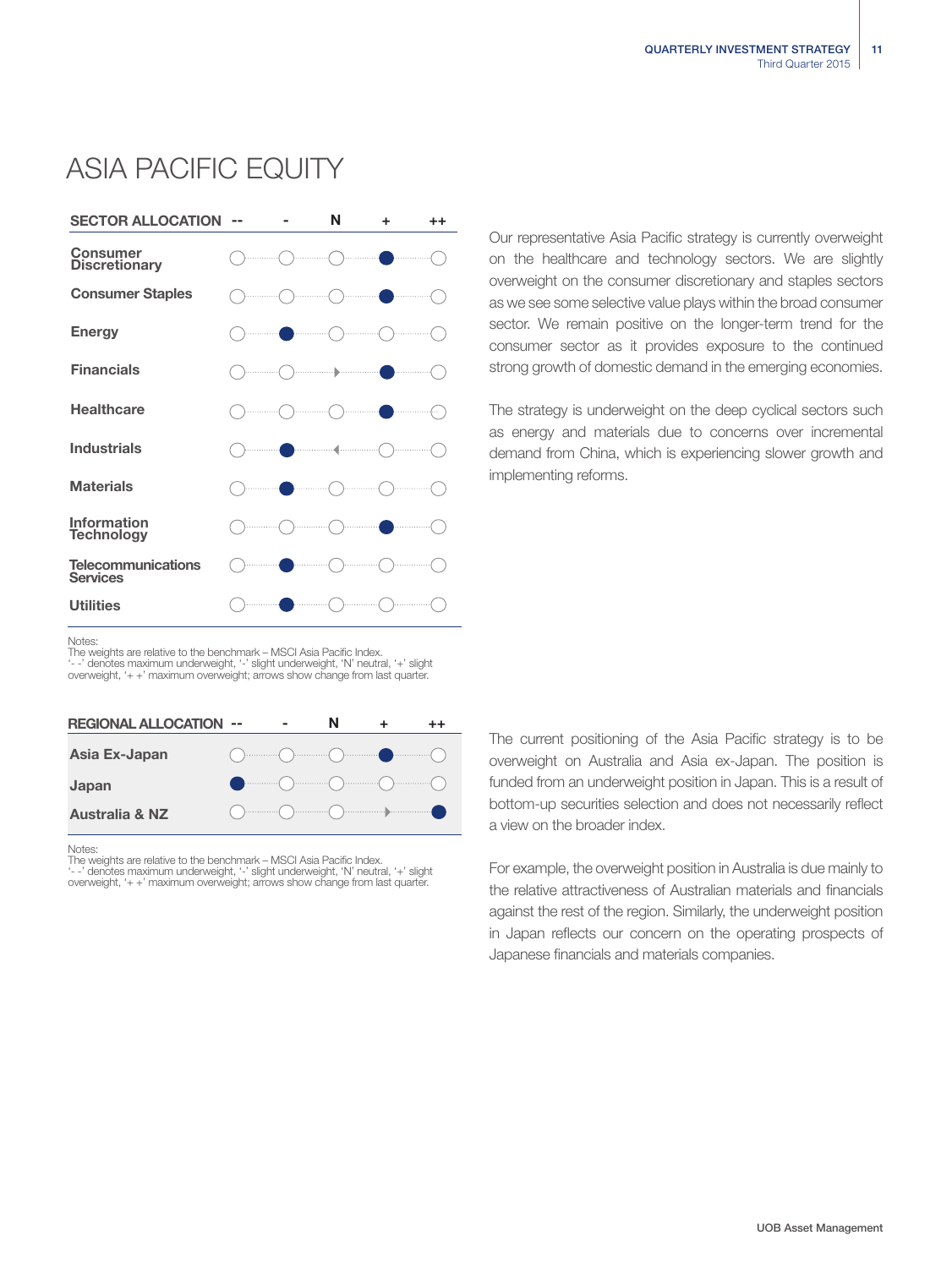## ASIA EX-JAPAN EQUITY



Notes:

The weights are relative to the benchmark – MSCI Asia ex-Japan Index. '- -' denotes maximum underweight, '-' slight underweight, 'N' neutral, '+' slight overweight, '+ +' maximum overweight; arrows show change from last quarter.

| <b>COUNTRY ALLOCATION</b> |  | N             | ÷                                                                            | $^{++}$ |
|---------------------------|--|---------------|------------------------------------------------------------------------------|---------|
| China                     |  |               |                                                                              |         |
| <b>Hong Kong</b>          |  | . ]).         |                                                                              |         |
| India                     |  |               | $\langle \hspace{-0.2em} \langle \cdot \rangle \hspace{-0.2em} \rangle$<br>. | .       |
| Indonesia                 |  |               | .                                                                            |         |
| <b>South Korea</b>        |  | $\rightarrow$ |                                                                              |         |
| <b>Malaysia</b>           |  |               |                                                                              |         |
| <b>Philippines</b>        |  |               |                                                                              |         |
| Singapore                 |  |               |                                                                              |         |
| <b>Taiwan</b>             |  |               |                                                                              |         |
| <b>Thailand</b>           |  |               |                                                                              |         |

Notes:

The weights are relative to the benchmark – MSCI Asia ex-Japan Index. '- -' denotes maximum underweight, '-' slight underweight, 'N' neutral, '+' slight overweight, '+ +' maximum overweight; arrows show change from last quarter. Growth in Asia has decelerated due to a combination of domestic and external factors. However, inflation rates in Asia have mostly declined. This has allowed central banks to continue easing monetary policy to provide support (eg. China). Higher US interest rates could be a headwind for the region as changes in US monetary conditions directly transmit into many modes of domestic monetary setting such as pegged and linked exchange rates, and/or external debt. Asia markets could also face fund outflows as a result and in this regard, we believe that the North Asia markets are better able than Southeast Asia and India markets to weather this headwind. The Asia ex-Japan strategy is positioned accordingly.

Strong liquidity in China and Hong Kong could spill over and benefit the broader Asian market. We continue to hold a cautious view of the cyclical outlook for the Chinese economy as it undergoes restructuring and reform. The reform process is both painful and difficult to execute and there is no guarantee that it can be executed without a major disruption to growth. The rally in Chinese equities seems more supported by liquidity and less by fundamentals. With further room to ease financial conditions in China, the equities market remains very supported and asset prices can move higher.

China still has overcapacity challenges that need to be addressed. The 'One Belt One Road' plan may help to mitigate some of the pressures in aligning industrial capacity with demand, but this will take some time to play out. The liberalisation of cross-border capital flows may have a positive effect on asset prices outside of China as mainland investors, over time, seek out more attractively priced investments abroad. Hong Kong's financial sector is the key conduit for this change and 'H'-shares in particular could be a significant beneficiary given that 'A'-shares currently trade at a premium of over thirty per cent to 'H'-shares.

Reforms will invariably create winners and losers and we continue to seek out more structurally attractive niches to invest in what is still a relatively high growth economy.

In other markets, we trim the weight in India as corporate earnings have yet to catch up with the positive market sentiment. Valuations have run ahead of fundamentals. We tactically reduce our positions in Indonesia and Thailand due to cyclical concerns over economic growth and concern over corporate earnings.

Key risks include capital outflow from Asia on the rising USD and potential US rate increases, and China domestic 'A' share market volatility.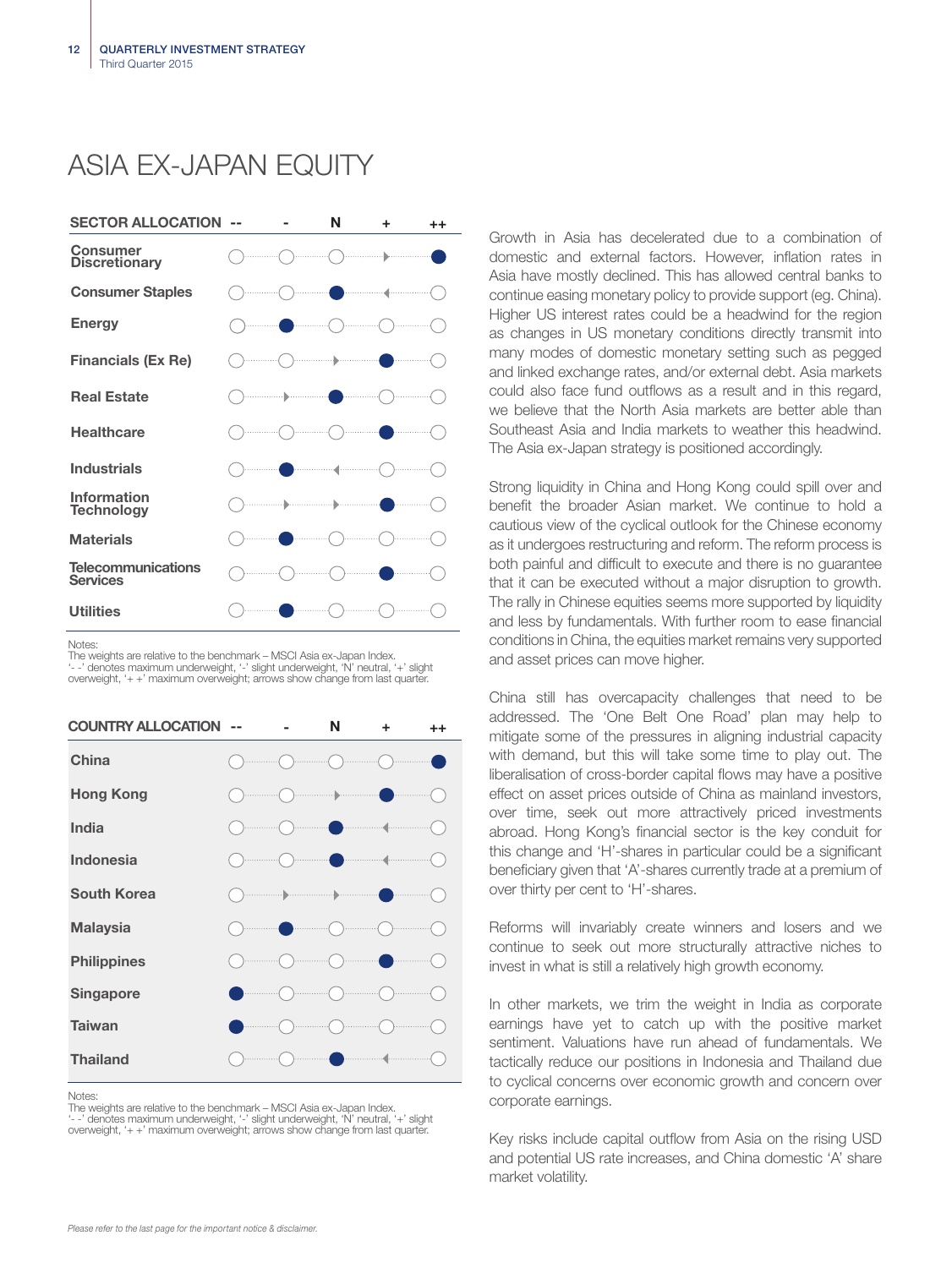## ASEAN EQUITY



Our representative ASEAN strategy is currently overweight on the consumer staples, healthcare and real estate sectors. The strategy is underweight on the industrials, materials, telecommunication and consumer discretionary sectors. The financial sector was cut to an underweight position due to weaker loan growth in both Thailand and Indonesia. We raise the utilities sector exposure to neutral given the sector's defensive earnings growth profile.

Notes:

The weights are relative to the benchmark – MSCI South East Asia Index. '- -' denotes maximum underweight, '-' slight underweight, 'N' neutral, '+' slight overweight, '+ +' maximum overweight; arrows show change from last quarter.

| <b>COUNTRY ALLOCATION</b> | -- |                                                                                                                                                                                                                                     | N   |    |  |
|---------------------------|----|-------------------------------------------------------------------------------------------------------------------------------------------------------------------------------------------------------------------------------------|-----|----|--|
| Singapore                 |    | <b>Denominal processions</b> and a second contract of the second contract of the second contract of the second contract of the second contract of the second contract of the second contract of the second contract of the second c |     |    |  |
| <b>Malaysia</b>           |    |                                                                                                                                                                                                                                     |     |    |  |
| <b>Indonesia</b>          |    |                                                                                                                                                                                                                                     | - 1 |    |  |
| <b>Thailand</b>           |    |                                                                                                                                                                                                                                     |     |    |  |
| <b>Philippines</b>        |    |                                                                                                                                                                                                                                     |     | 1. |  |

**Notes** 

The weights are relative to the benchmark – MSCI South East Asia Index. '- -' denotes maximum underweight, '-' slight underweight, 'N' neutral, '+' slight overweight, '+ +' maximum overweight; arrows show change from last quarter. The ASEAN strategy maintains an overweight position in the Philippines. Singapore is raised to an overweight given its more defensive characteristics and relatively attractive valuations. Malaysia is maintained at an underweight exposure. In addition, Indonesia and Thailand are moved down to neutral given the macro headwinds faced by both markets in the short term.

Going forward, the pace of government spending is of crucial importance in markets like Indonesia, Thailand and the Philippines in order to drive economic growth. For the first half of 2015, the pace of spending has been below expectations leading to economic growth coming in below forecasts.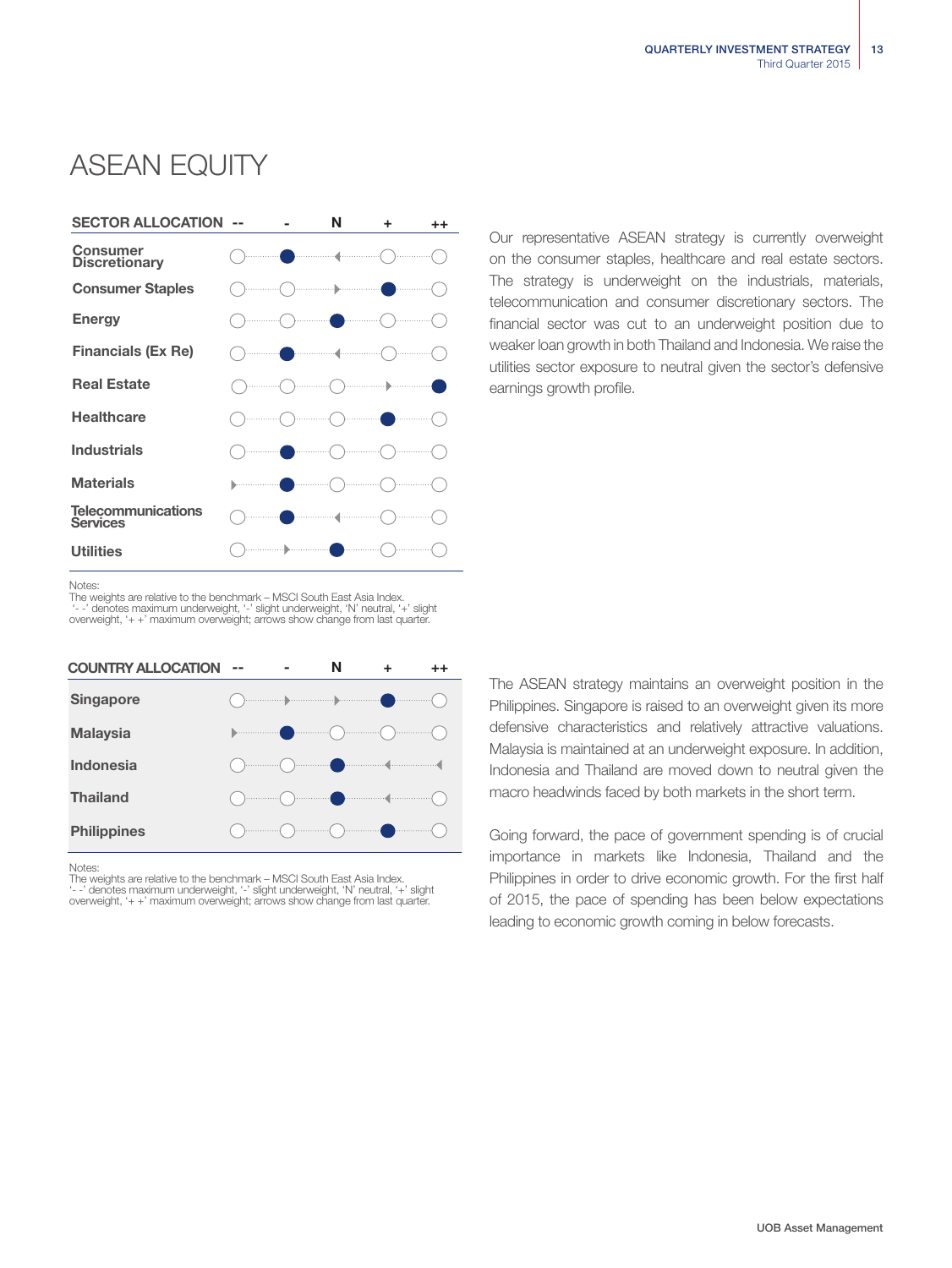## SINGAPORE EQUITY



The Singapore market is expected to continue to trade in a range in the quarter ahead, driven by unexciting corporate earnings offset by relatively supportive valuations.

The strategy is overweight on the consumer staples, real estate, healthcare, and information technology sectors. The financials sector is raised to neutral. We also have a neutral position in energy and are underweight on the consumer discretionary, industrials and telecommunication services.

Notes:

The weights are relative to the benchmark – MSCI Singapore Index.<br>'--' denotes maximum underweight, '-' slight underweight, 'N' neutral,<br>'+' slight overweight, '+ +' maximum overweight; arrows show change from last quarter.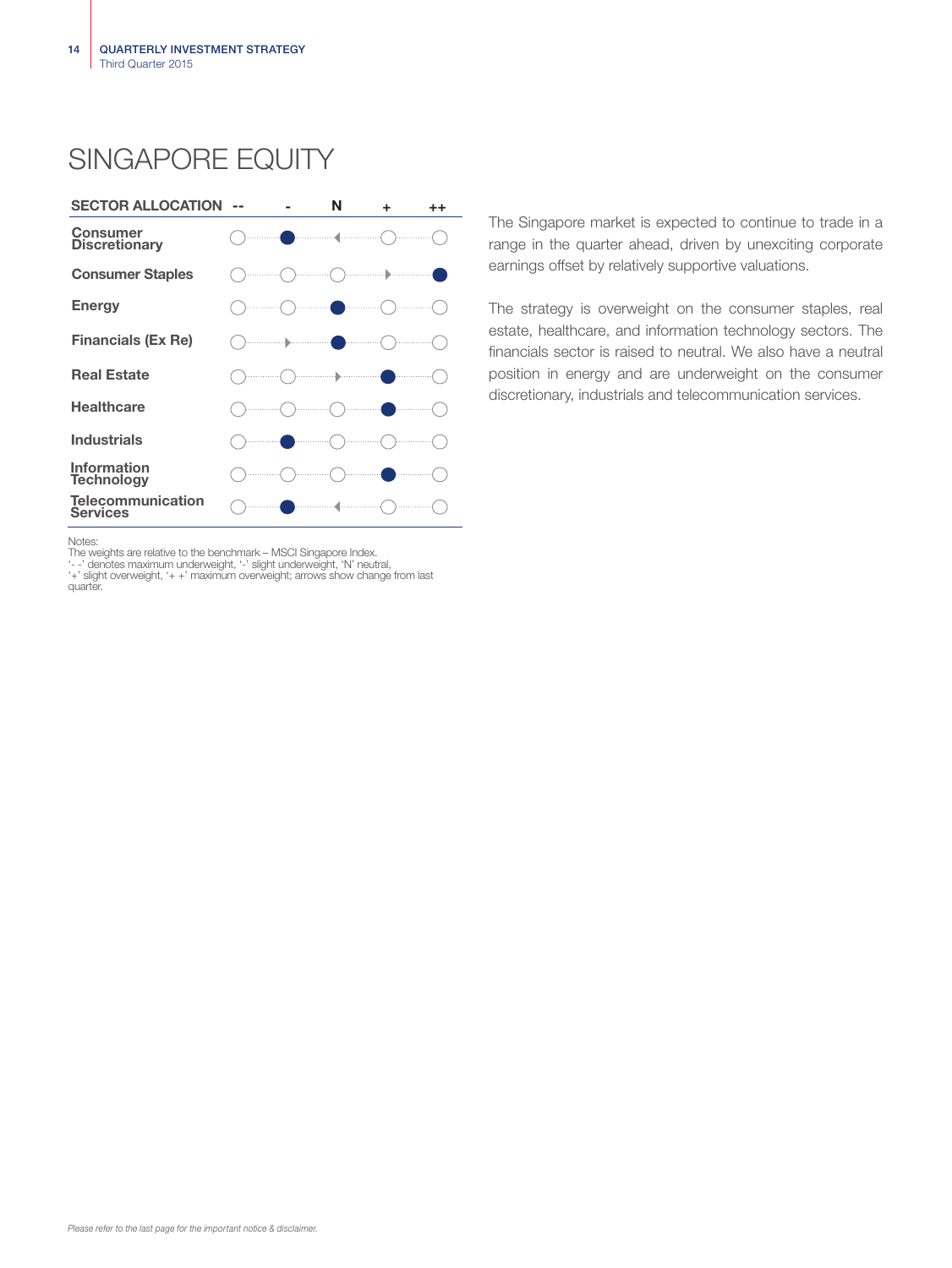## FIXED INCOME STRATEGY GLOBAL FIXED INCOME



Notes:

The weights are relative to the appropriate benchmark(s).<br>'- -' denotes maximum underweight, '--' slight underweight, 'N' neutral, '+' slight<br>overweight, '+ +' maximum overweight; arrows show change from last quarter.<br>\*'+'

Our global fixed income strategy remains overall underweight on the DM and overweight on the EM.

In the DM, we remain underweight on government debt. We are generally positive on corporate credits particularly in the EM for carry against the gradual rising of the US Treasury (UST) yield while keeping duration short versus the benchmark. We remain cautious on high yield credits. We also remain defensive and selective in credit selection.

In the EM, we are slightly overweight. We remain neutral on EM sovereigns and slightly overweight on corporate credits. We are neutral on all EM regions, reducing our weight in Asia and raising our weight in Eastern Europe (CIS/EE). We continue to favour USD EM credits and some local currency credits selectively in Asia, CIS/EE, and Middle East and Africa.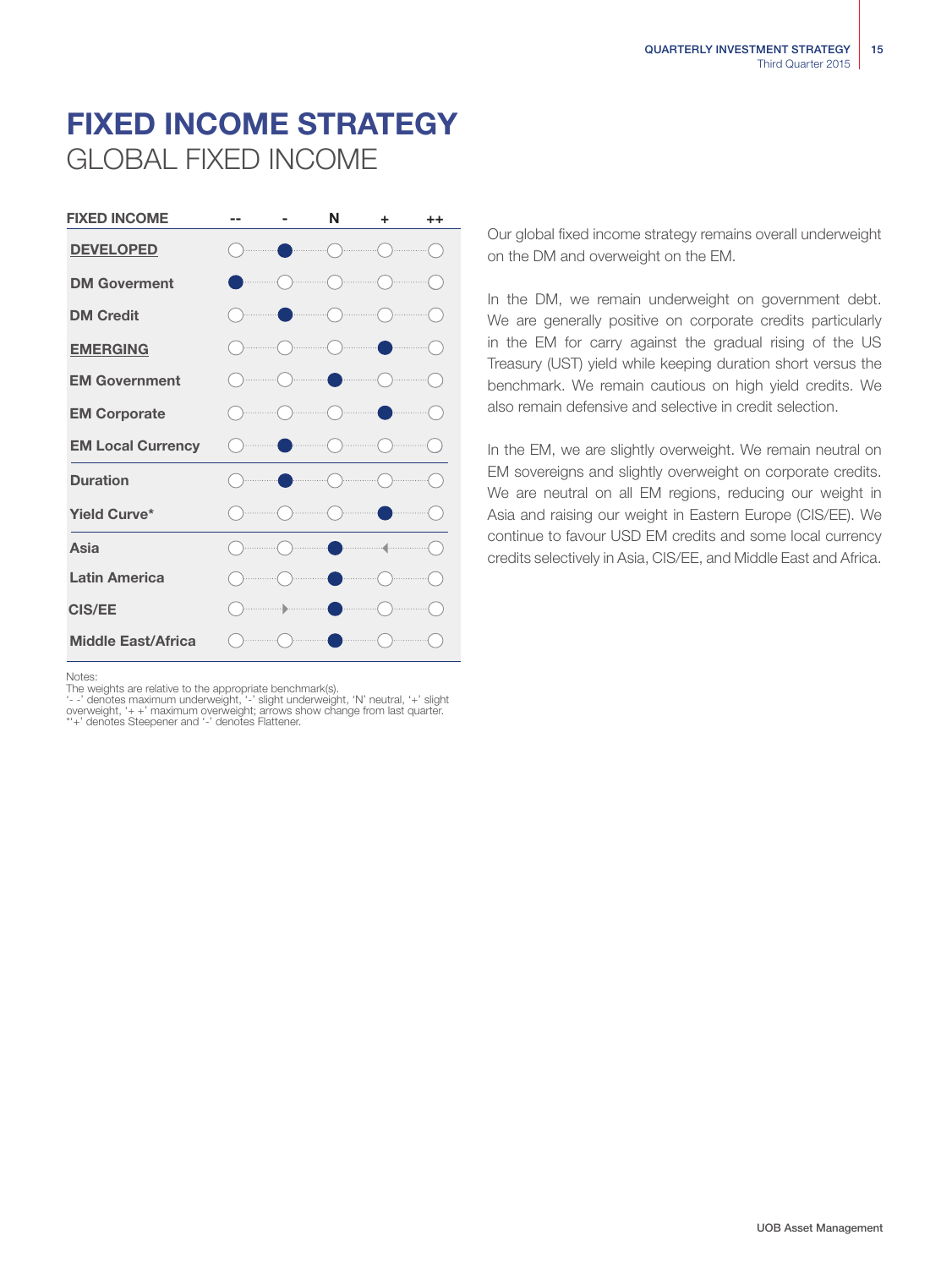

#### Review

Yields in the developed world moved higher in the second quarter led by a sharp sell-off in German Bunds. The selloff was not entirely unexpected but its pace took the market by surprise, with the reason being more technical than fundamental. In addition, inflation returned to the Eurozone in May and the region averted a slide into deflation.

We expect growth to return to the US economy as the transitory factors that caused the weakness in the first quarter have faded. However, with a strong dollar and a moderately weak oil sector, US growth should be at a modest level.

#### Outlook and Strategy

With the continuous improvement in the labour market and no deflationary fears in core inflation, we expect the US Fed to start raising rates in September this year. We expect the pace of rate increases to be slow and data-dependent, and hence the term premium should rise quite gradually. We expect the two-year to five-year part of the UST curve to steepen, and the five-year to ten-year to flatten from here. With the ECB and BOJ still loosening monetary policies, the relative value trade still favours the UST. The ten-year UST should normalise to 2.50 per cent in the coming quarter but can continue to be volatile given the US Fed's data-dependency. Our medium-term view remains cautious of the structural deficiencies in the US economy which would dampen growth expectations and keep long-term rates lower than they have been historically.

In Europe, the ECB has successfully implemented its QE programme, establishing its credibility by turning around deflationary risk. We expect Germany's economy to stay supported by domestic demand, taking the ten-year German Bund yields slightly higher to 0.75 to 1.0 per cent by the third quarter (Q3). We are neutral on Bunds and French bonds with neutral duration. We are short the Euro currency, expecting it to weaken to 1.05 against the USD by the end of the quarter. In the periphery, we continue to be tactically overweight on Spain while neutral on Italy given that the current macro scenario is slightly more positive in Spain. In the UK, we believe the Bank of England (BOE) would follow the US Fed into a rate hiking cycle by the first quarter of next year. Our ten-year target for Gilts is 2.0 to 2.25 per cent for Q3.

In Japan, with the economy improving and the BOJ delaying the inflation target of two per cent to 2016, we do not expect further actions by the BOJ in the next few months. The Japanese Government Bond (JGB) yields have been capped by a home bias, given the similarly low government bond yields in the rest of the DM.

#### Review

EM bonds rose 1.24 per cent from the end of the first quarter of 2015 (1Q15) till 31 May in USD terms as high yield bonds outperformed. UST ten-year bond yields rose during this period from 1.92 per cent to 2.12 per cent. High yield bond spreads recovered around 60 basis points (bps) after underperforming in 1Q15.

#### Outlook and Strategy

The recovery in EM bonds can be largely attributed to the alleviation of tail risks that were affecting the asset class since last year – falling oil prices, the Russia-Ukraine conflict, geopolitical conflict in the Middle East and fears of a China hard landing. While these risks have not totally dissipated, most of them have been re-priced by the market. This has provided a short term impetus for EM credit spreads to tighten, especially for oil-related names as prices have clearly recovered from the bottom.

The macroeconomic backdrop is not supportive as growth and inflation continue to be lacklustre. However, we argue that such an environment by itself does not warrant wider credit spreads as long as EM economies are able to navigate through this poor patch. We have already seen how oil-related credits have bounced back strongly from its low, as oil prices rebounded off the USD 40 per barrel lows. Furthermore, there appears to be some light at the end of the tunnel as European growth and inflation data improve and China eases monetary policy to support its ailing economy.

We like EM bonds at current valuations. We think that current spreads of around 340 bps, while off the recent wide of 400 bps, are still some way from recent years' tight levels of around 250 bps. We remain modestly overweight on EM high yield bonds. Credit selection will remain important and we concentrate our positions on companies which are fundamentally sound. Duration is close to neutral and we remain overweight on USD and underweight on EM currencies as growth and inflation are likely to fall further before any rebound occurs.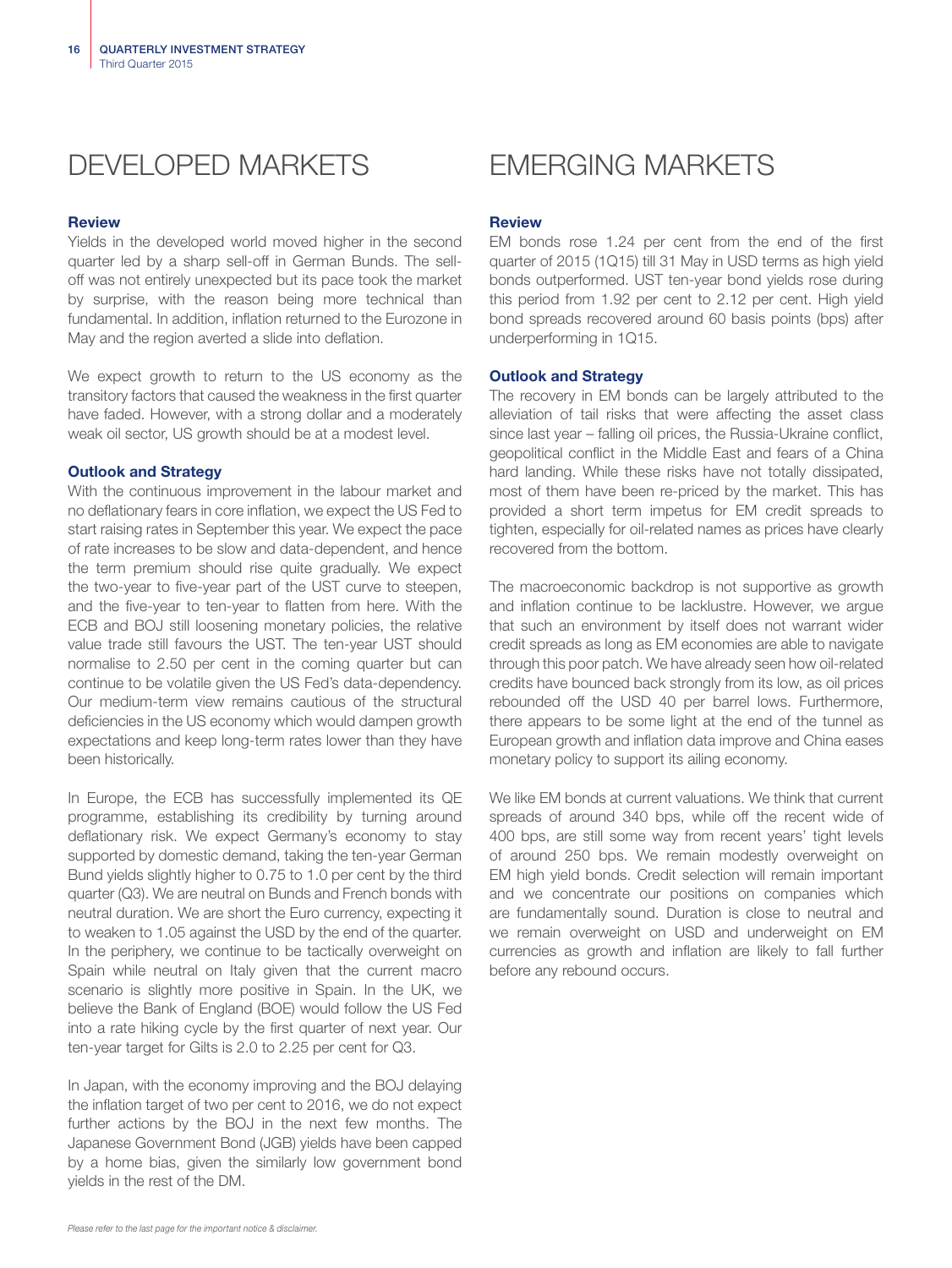## ASIA

#### Review

Asian bonds rose 0.49% from the end of 1Q15 till 31 May in USD terms as high yield bonds outperformed. UST 10-year bond yields rose during this period from 1.92% to 2.12%. High yield bond spreads recovered around 50 bps after underperforming in 1Q15.

#### Outlook and Strategy

Despite falling growth and inflation in China, we remain positive on Chinese credits as the government has shown that it is prepared to support the economy during this difficult period. The Chinese government continues to ease monetary policy by reducing interest rates and the reserve requirement ratio (RRR), most recently to 18.5 per cent in April 2015. To put the amount of leeway the Chinese government has in terms of monetary policy easing into historical perspective, the RRR was as low as 6 per cent prior to the Global Financial Crisis. Therefore, we continue to believe that there is room for more aggressive RRR cuts to combat falling growth and inflation. Chinese property credits were a recent outperformer, as the slowdown in the sector seems to be abating. More recently, some property developers were able to tap the onshore equity markets to raise funds.

Indian and Indonesian high grade bonds have underperformed on the back of the UST yields rising. Although the reform story for both countries remains largely intact, such structural changes take time, and in the short-term, Indonesian and Indian credits appear to have priced in too much good news. We remain more defensive in these sectors, while remaining overweight on Chinese state-owned enterprises and tactically overweight on single B-rated Chinese property names on cheap valuations. We think that the yield premium of Asian high yield over high grade is still excessive, despite the recent outperformance.

## **SINGAPORE**

#### Review

We continue to see positive momentum in the Singapore dollar (SGD) corporate market in the last three months. In May 2015 alone, 28 deals worth S\$3.4 billion were done, making it the second highest monthly volume since November 2013, which had 16 issues valued at S\$4.3 billion. New issue activity picked up after a slow start to the year with both investment grade and high yield names performing well on the back of institutional and private bank investors'

participation. The secondary market has moved higher with buyers outnumbering sellers given the limited supply. However, sentiments on oil & gas (O&G) names remained weak. Both domestic and foreign issuers have tapped the SGD corporate market due to the low funding cost. Notably, issuers from China and Indonesia have been very active in the SGD corporate market. Property/REIT issuers continue to dominate the new issue space, followed by O&G issuers.

The Singapore economy grew 2.6 per cent yoy in 1Q15, outperforming expectations of 2.2%. However, the 8.7 per cent decline in industrial production (IP) for April (-5.5 per cent yoy in March) clouds the growth outlook for the second quarter. Headline inflation declined for a sixth straight month at -0.5 per cent in April while core inflation moderated to 0.4 per cent. The SGD clawed back some underperformance against the greenback to end at 1.3478 in May after weakening to an intra-month level of 1.3927 in March. This was mainly driven by a significant paring back in market expectations for further easing following the April Monetary Policy Statement, where the Monetary Authority of Singapore (MAS) made no changes.

#### Outlook and Strategy

With the impending US Fed rate hike, we expect both domestic and foreign issuers to continue tapping the SGD corporate bond market to lock in low funding costs, led by the O&G and property/REITs sectors. We expect overall sentiment to remain constructive in Q3. While headline Consumer Price Index (CPI) is expected to remain negative till Q3, a rebound may occur in Q4 after the base effect from low oil prices wears off.

We expect that additional changes to the SGD exchange rate policy band would only occur in the event of a significant deviation from the MAS' expectation of GDP growth of two to four per cent and CPI at -0.5 to 0.5 per cent for 2015. We expect the SGD to weaken against the USD to about 1.36- 1.37 in the coming months as the US economy recovers from its winter lull. Therefore, short-end interest rates like the Swap Offer Rate (SOR) will likely rise as investors increasingly hedge their SGD exposure, leading to higher forward swap points and interbank rates. We expect the three-month SOR to rise towards the one per cent level from 0.82 per cent at end-May 2015. We continue to call for underweight positions in duration, on expectations of higher interest rates and better value seen on the two-year to five-year part of the Singapore Government Securities (SGS) curve.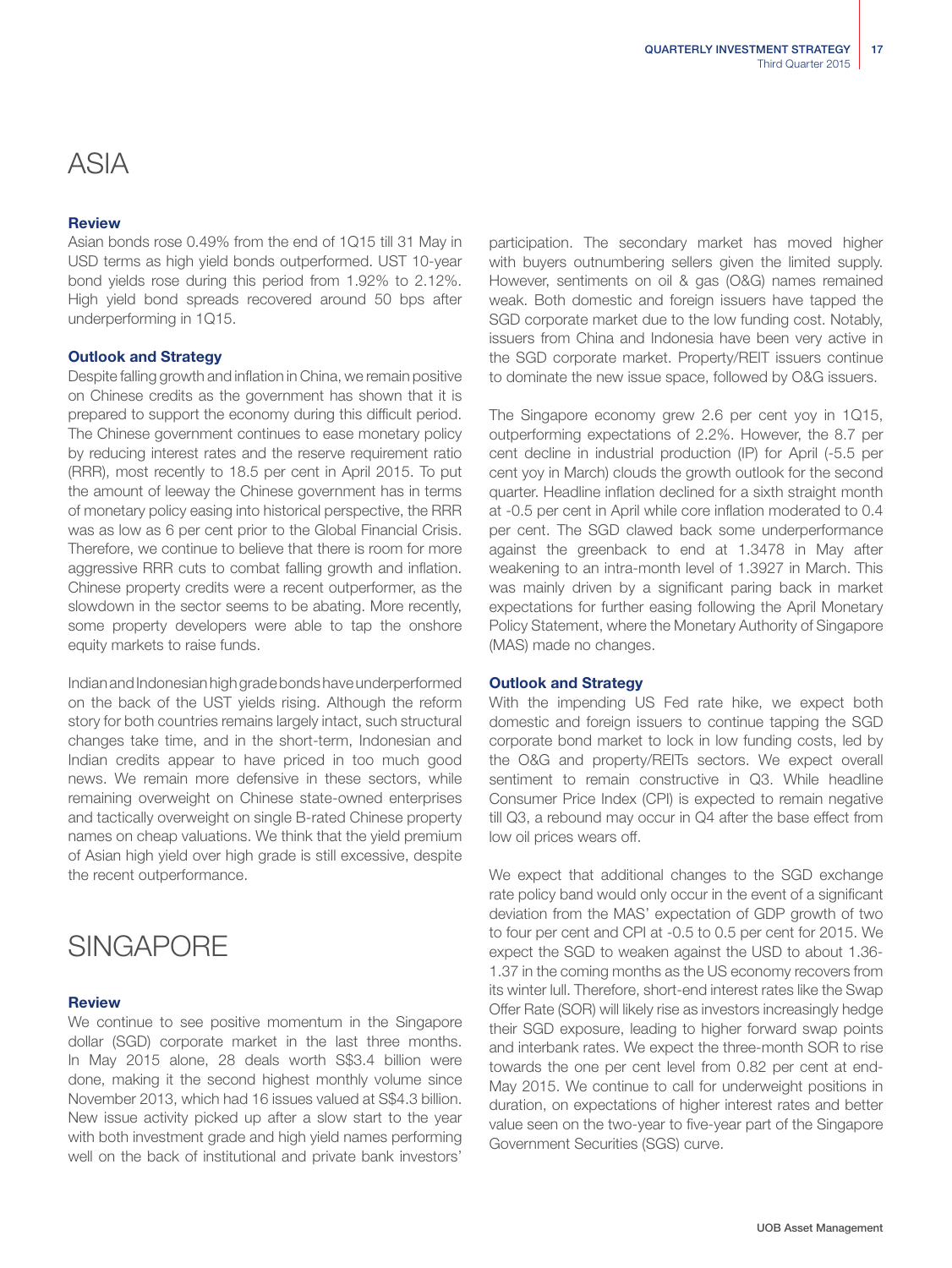## COMMODITIES STRATEGY



Notes:

The weights are relative to the appropriate benchmark(s).

'- -' denotes maximum underweight, '-' slight underweight, 'N' neutral, '+' slight overweight, '+ +' maximum overweight; arrows show change from last quarter.

#### **Overview**

We raise our weight in the overall commodities sector to a neutral position from underweight. The key change is our increased weight in bulk commodities as prices have fallen sufficiently to offset concerns of oversupply. Economic data continues to be mixed, but the sharply lower levels of capital investment and China's launch of the 'One Belt, One Road' initiative could improve supply-demand fundamentals across a number of commodity sectors, resulting in our more balanced view of the overall sector. However, we caution that China's infrastructure plan may not provide immediate price support. In the near-term, the possibility of higher US interest rates and continued USD strength keep us cautious towards global commodity demand.

#### **Agriculture**

We remain at a neutral weight on agriculture commodities, given the strong start to the planting season – particularly soybean – in the US. Overall grain prices remain at relatively low levels, and there are no signs of production problems for corn, soybean or wheat. The only potential problem is an El Nino weather event in the Pacific, which may impact crude palm oil (CPO) production as well as crops such as sugar and coffee. However, any upward pressure on CPO pricing may be moderated by strong soybean production, given potential substitution between these oils.

#### Base Metals

We remain overweight on base metals given that sharply lower capital expenditure on new capacity is leading to projections of medium-term supply shortages in a number of metals. This possibility is already shown by falling London

Metal Exchange (LME) inventory levels in copper and zinc. Stricter social and environmental permitting means that new mines can take up to five years to construct, at the same time that existing mines are depleting reserves.

#### Bulk Commodities

We upgrade to a slight underweight position in bulk commodities, given that the prices of iron ore, thermal coal and coking coal have all fallen significantly. While higher-cost producers of these commodities will struggle to stay solvent, producers in the bottom cost quartile, such as the large diversified miners, are still making healthy profits. For iron ore, recent strength in the Chinese stock market is also starting to provide a boost to construction activity, at a time when port and steel mill inventories remain low.

#### **Energy**

We maintain our neutral position in energy. Key variables for the crude oil price outlook are still the US rig count and associated US domestic production, Organisation of the Petroleum Exporting Countries' (OPEC's) level of production and the overall level of global demand. The fall in active US rigs to below 650 rigs by end-May 2015 has been much sharper than expected, but a lagged reduction in US production is still not evident. OPEC production remains above quota, and may see a further increase if Iranian sanctions are lifted this summer. The global demand outlook remains positive, but it is still unclear how much demand will be boosted by the US summer driving season. Overall, it is unlikely that crude oil prices will see a sharp strengthening in the coming quarter.

#### Gold

We remain in an overweight position in gold given continued strong demand fundamentals. Retail demand from China and India are at record levels, with the World Gold Council making continued sizeable upward revisions to Chinese demand figures in recent quarters. Central banks have remained aggregate net buyers, even excluding the possibility that the People's Bank of China (PBOC) has also been adding gold to its foreign reserves in the past six years. While the strong USD remains a potential headwind, a strong dollar also has the positive effect of strengthening the gold price in other currencies.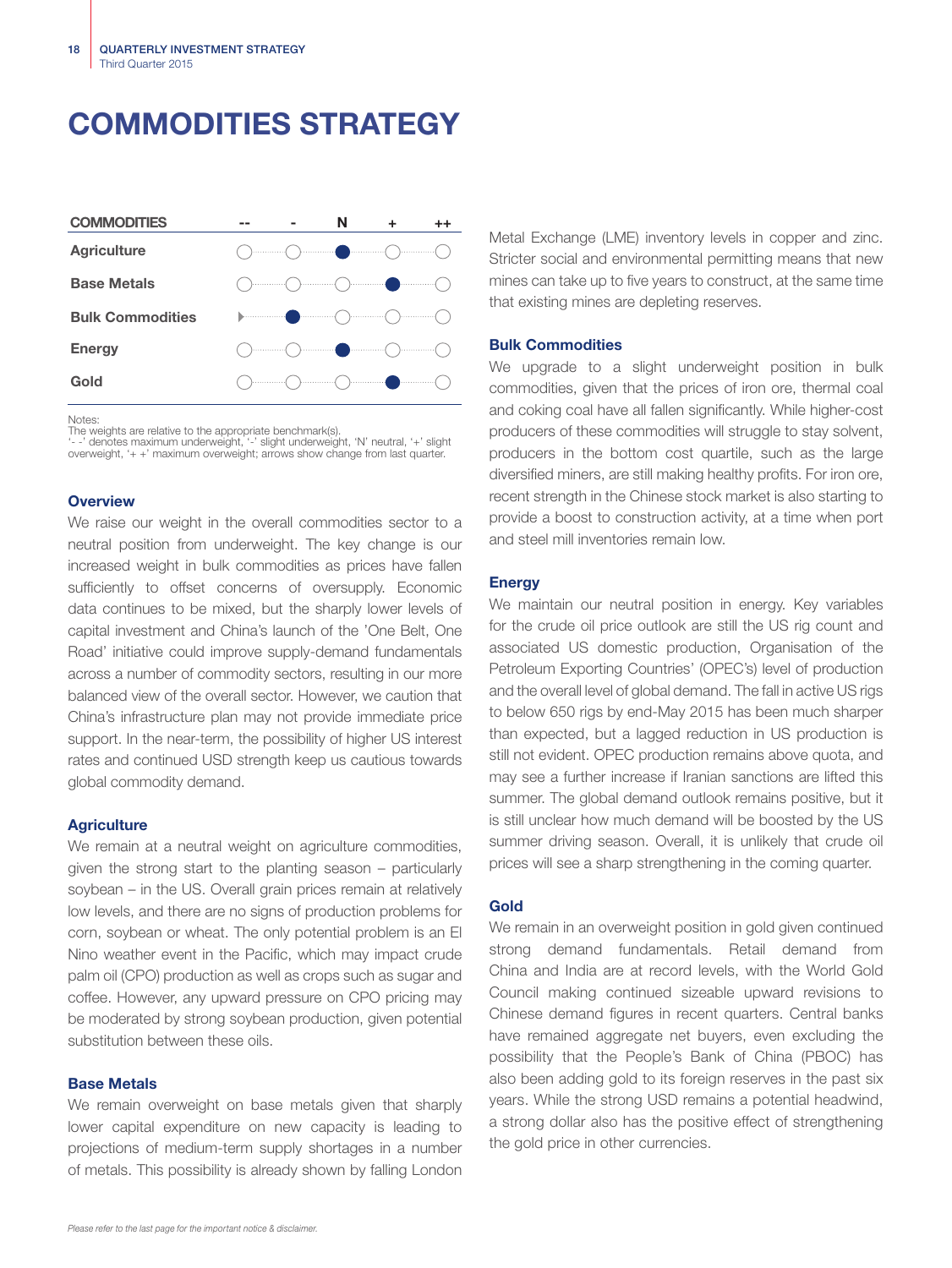## ECONOMIC INDICATORS APPENDIX DEVELOPED ECONOMIES EMERGING ECONOMIES

Purchasing Managers' Index Purchasing Managers' Index







### Industrial Production Growth (YoY%) **Industrial Production Growth (YoY%) Industrial Production Growth (YoY%)**



#### **Real GDP growth** (QoQ%, saar)\* **Real GDP growth** (QoQ%, saar)\*





\*For some economies, annualised GDP data were estimated by UOBAM. For India, data are in year-on-year percentages (YoY%). Note: All data are sourced from Bloomberg, Datastream and UOBAM unless otherwise stated, as at 9 June 2015.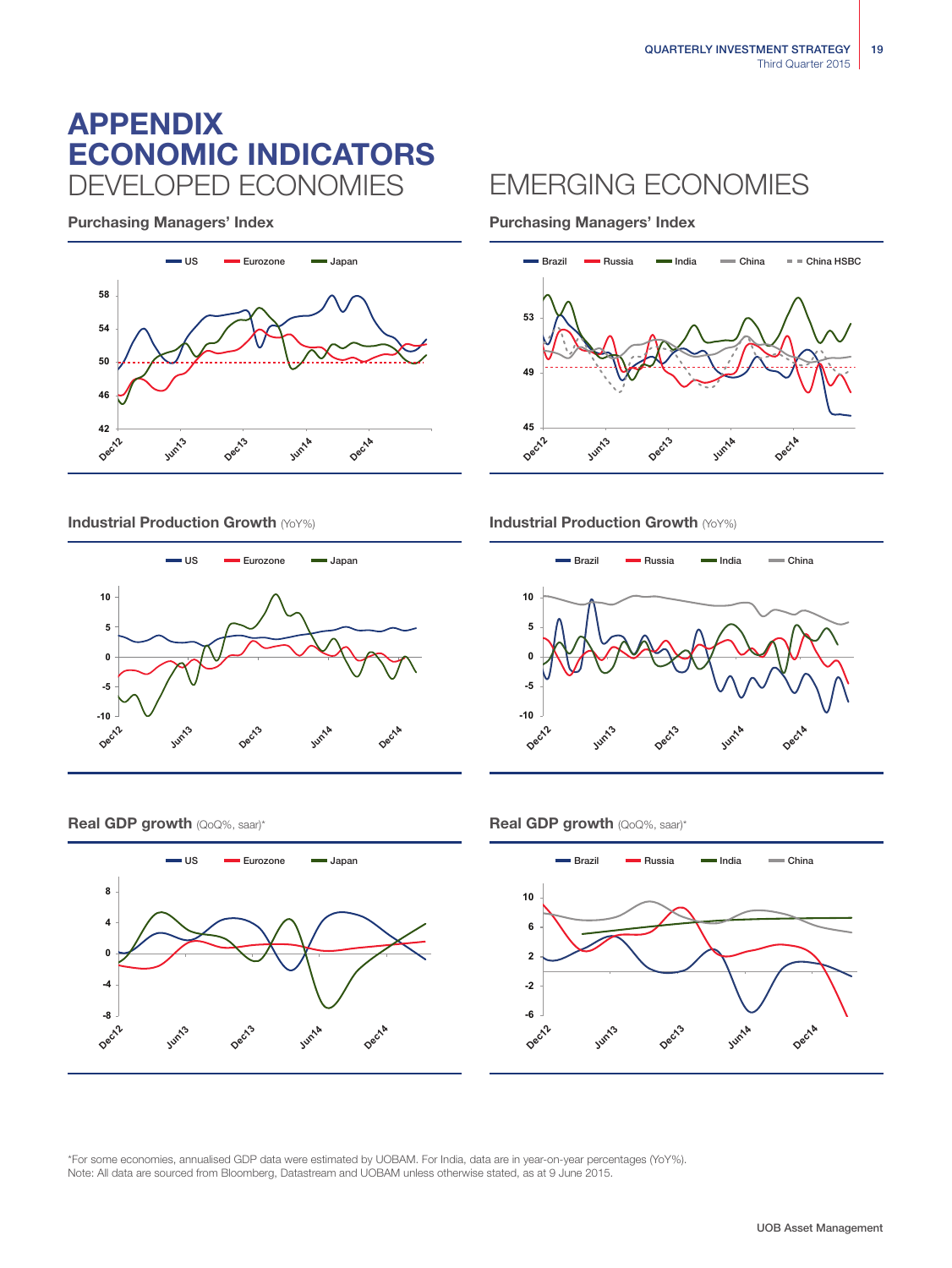DEVELOPED ECONOMIES EMERGING ECONOMIES

Inflation - CPI (YoY%) and the control of the control of the line of the line of the line of the line of the line of the line of the line of the line of the line of the line of the line of the line of the line of the line





Note: All data are sourced from Bloomberg, Datastream and UOBAM unless otherwise stated, as at 9 June 2015.

### Central Banks Interest Rates

| <b>Country</b>        | <b>Interest Rate</b>                 | <b>Current Rate</b><br>$(\%pa)$ | Latest<br><b>Meeting</b> | <b>Change at</b><br>Latest Mtg (bp) | <b>Last Change</b> | <b>Next Meeting</b> |
|-----------------------|--------------------------------------|---------------------------------|--------------------------|-------------------------------------|--------------------|---------------------|
|                       |                                      | 2 Jun 2015                      |                          |                                     |                    |                     |
| <b>United States</b>  | Fed Funds Target Rate US             | 0.250                           | 29 Apr 2015              |                                     | 16 Dec 08 (-75bp)  | 18 Jun 2015         |
| <b>Eurozone</b>       | Refinance Rate                       | 0.050                           | 15 Apr 2015              |                                     | 4 Sep 14 (-10bp)   | 3 Jun 2015          |
| Japan                 | <b>BOJ Overnight Call Rate</b>       | 0.100                           | 17 Jun 2013              |                                     | 19 Dec 08 (-20bp)  |                     |
| <b>United Kingdom</b> | <b>UK Official Bank Rate</b>         | 0.500                           | 1 Jun 2015               |                                     | 5 Mar 09 (-50bp)   | 4 Jun 2015          |
| <b>Brazil</b>         | <b>Brazil Selic Target Rate</b>      | 13.250                          | 29 Apr 2015              | 50                                  | 29 Apr 15 (+50bp)  | 3 Jun 2015          |
| <b>Russia</b>         | Russia Refinancing Rate Announcement | 8.250                           | 13 Sep 2013              |                                     | 13 Sep 12 (+25bp)  |                     |
| India                 | Repurchase Rate                      | 7.500                           | 28 May 2015              |                                     | 4 Mar 15 (-25bp)   |                     |
| China                 | 1 Year Benchmark Lending             | 5.100                           |                          |                                     | 11 May 15 (-25bp)  |                     |
| <b>South Africa</b>   | South Africa Repo Avg Rate           | 5.750                           | 1 Jun 2015               |                                     | 17 Jul 14 (+25bp)  | 23 Jul 2015         |

Source: Bloomberg, as at 2 June 2015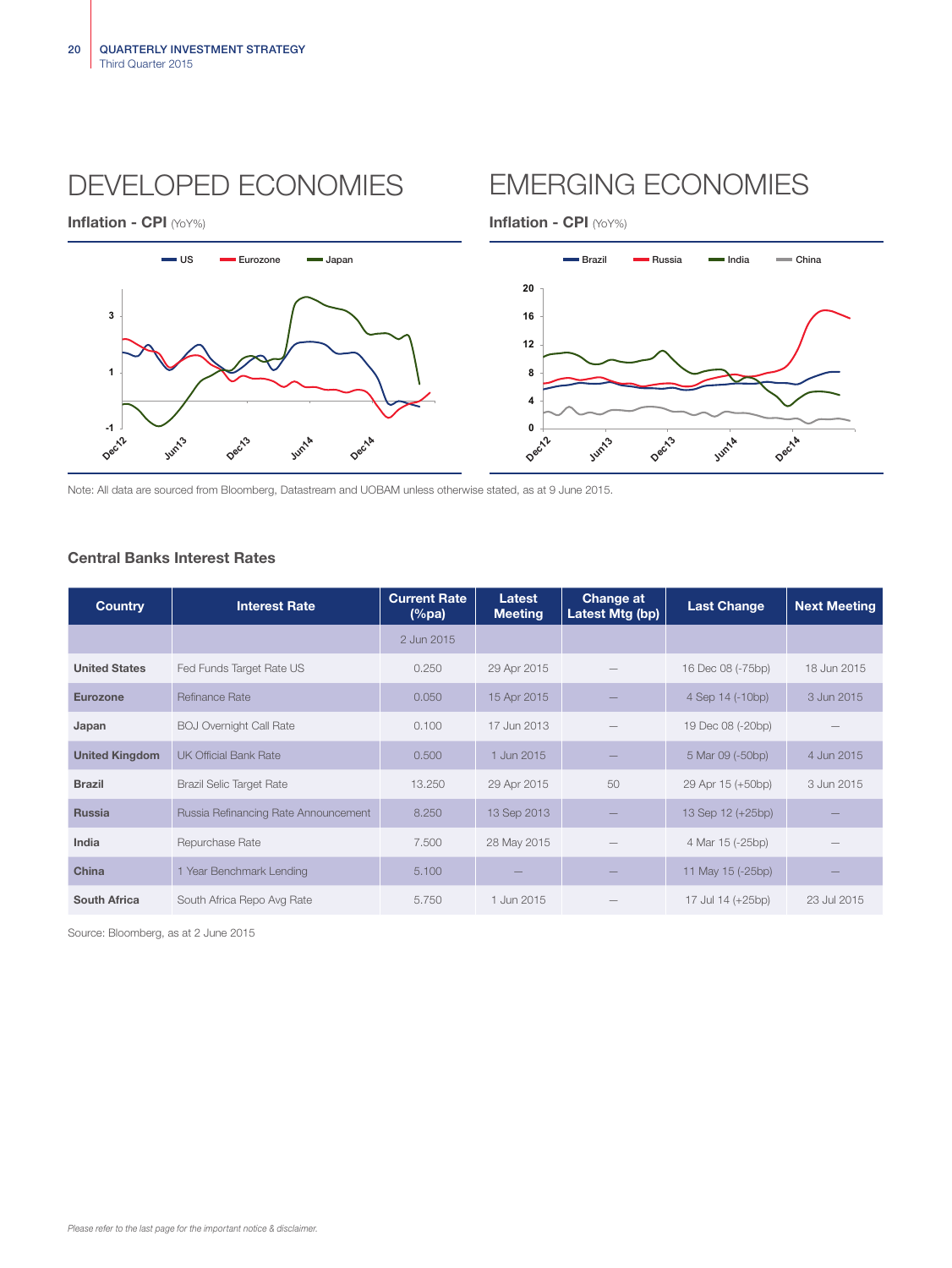## MARKET PERFORMANCE DEVELOPED MARKETS EMERGING MARKETS

### Equity Indices

(Rebased 100 on 31 December 2013)



#### Fixed Income Indices (Rebased 100 on 31 December 2013)



### Commodity Indices

(Rebased 100 on 31 December 2013)



Equity Indices<br>(Rebased 100 on 31 December 2013)



#### Fixed Income Indices (Rebased 100 on 31 December 2013)



#### Dollar Index Spot

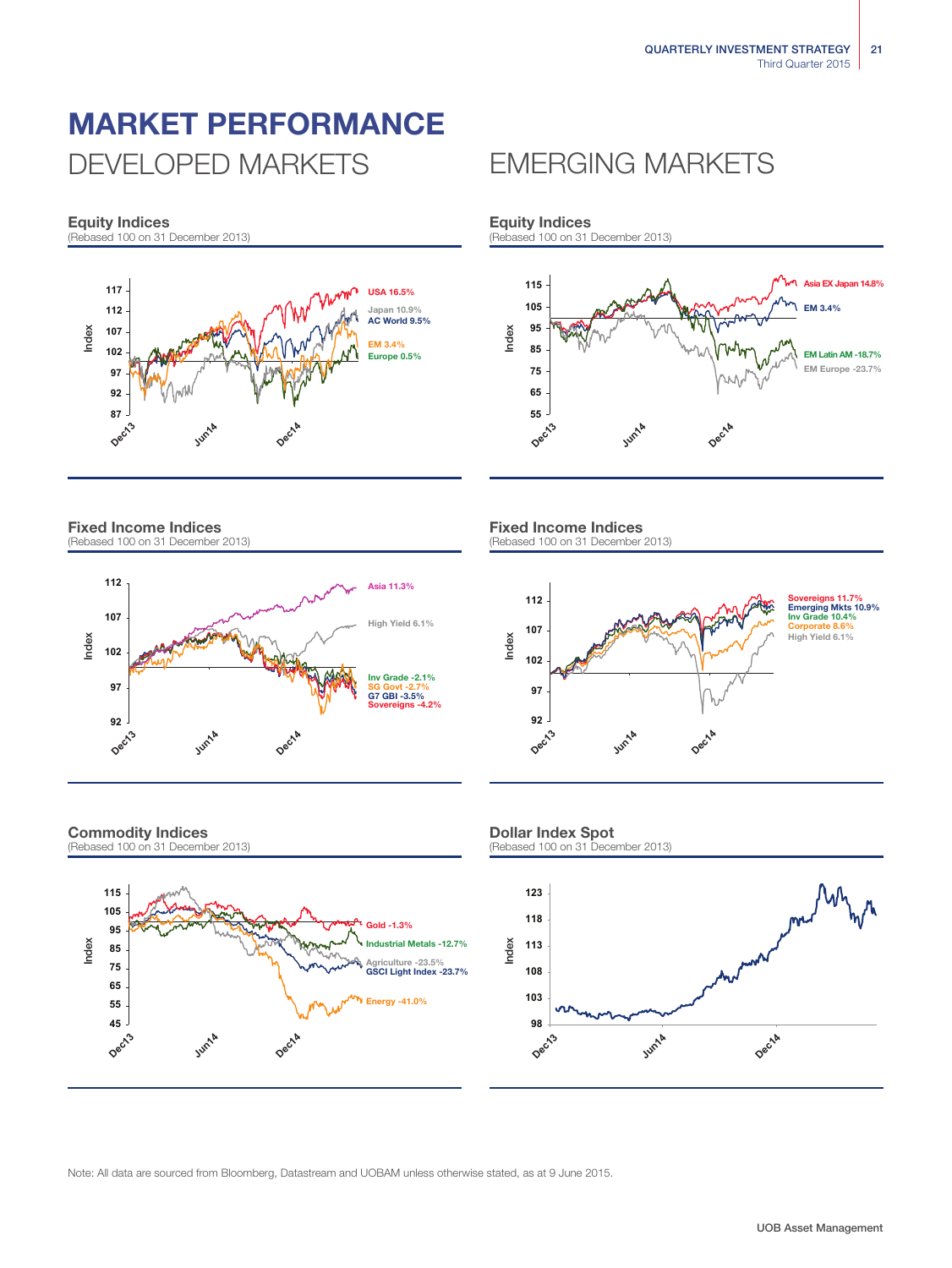## EQUITY MARKET INDICATORS DEVELOPED MARKETS EMERGING MARKETS









### Earnings Revision by Sectors for FY2 Earnings Revision by Sectors for FY2

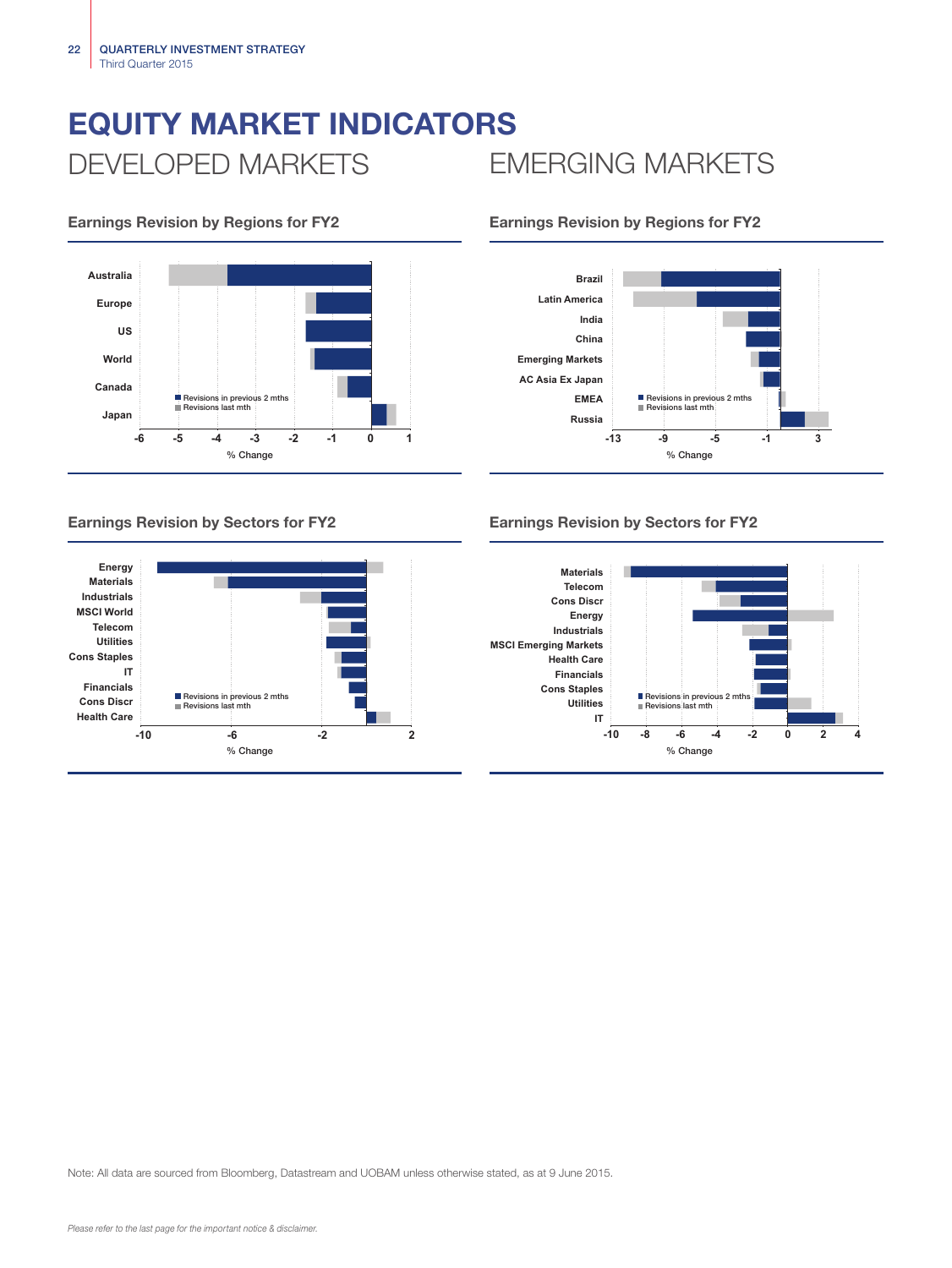## VALUATION



Developed Markets Earnings Yield Ratio\* Emerging Markets Earnings Yield Ratio\*







#### P/BV vs ROE by Region **P/E** vs Growth by Region







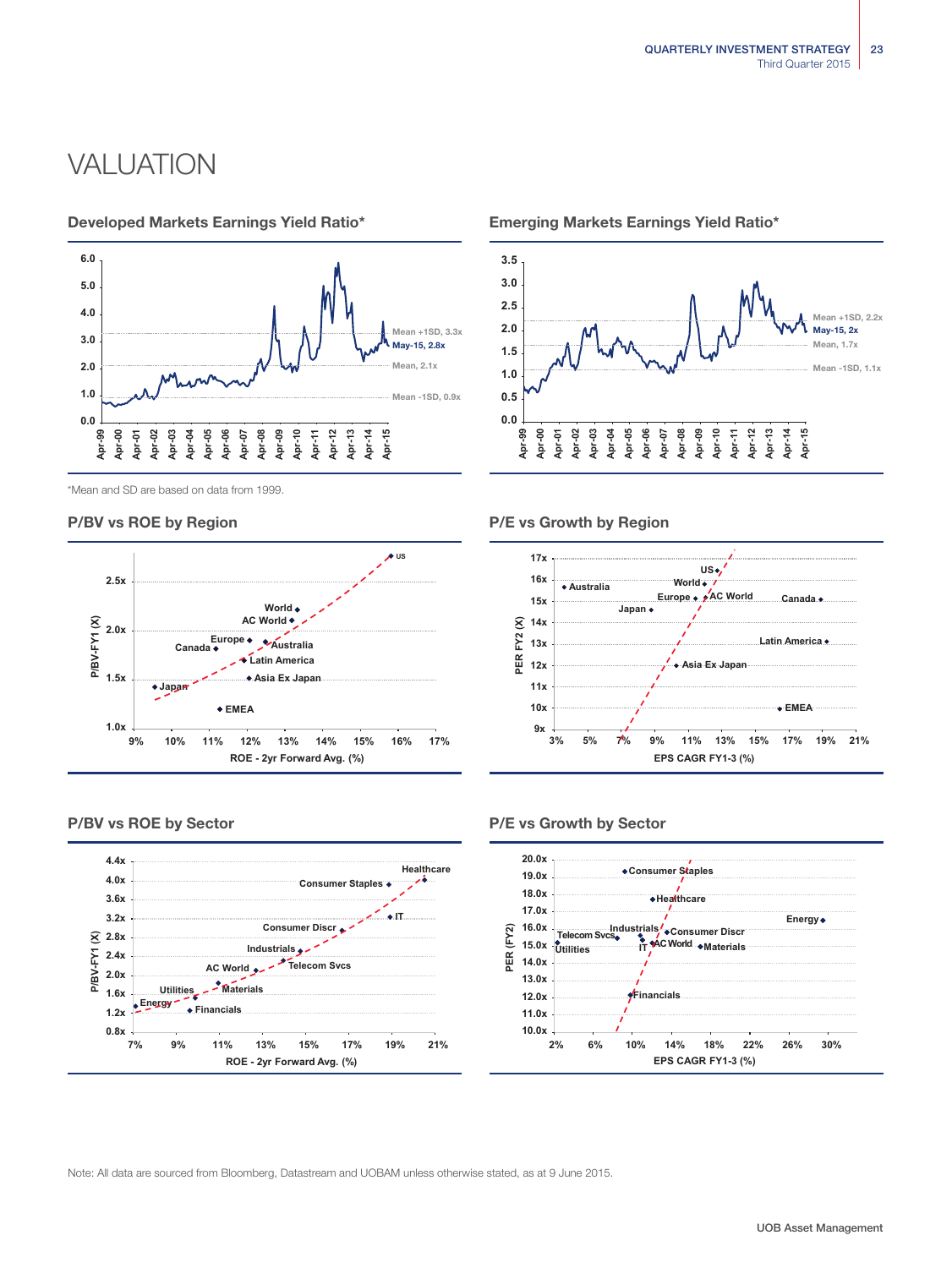## FIXED INCOME MARKET INDICATORS



#### Developed Markets 10-Year Government Yield (%) Emerging Markets 10-Year Govenment Yield (%)





#### Emerging Markets (USD) Yield and Credit Spread Asia (USD) Yield and Credit Spread



### Developed Markets Real Government Yield (%) Emerging Markets Real Government Yield (%)



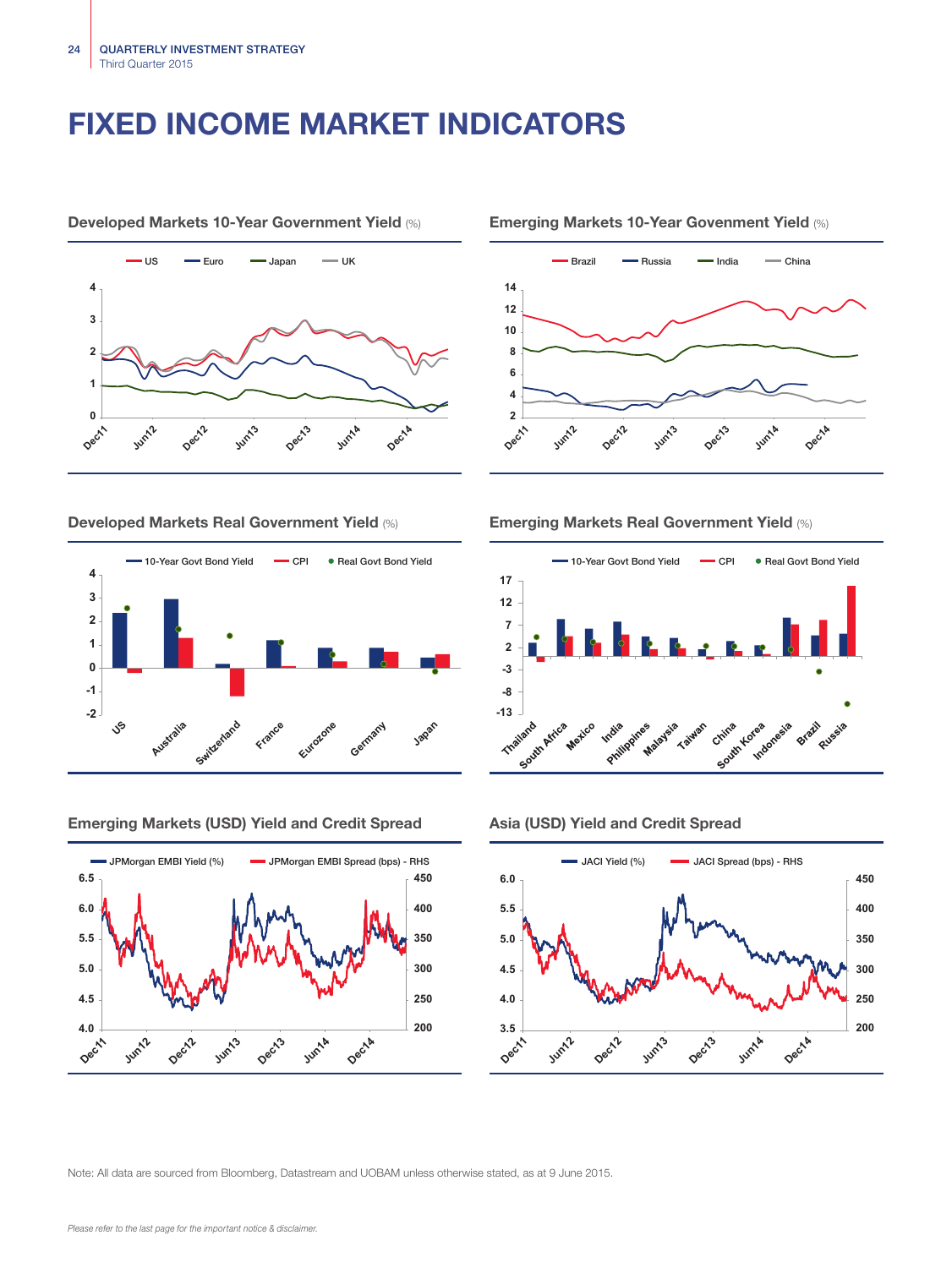#### Emerging Markets (Local Currency) Bond Yield Asia (Local Currency) Bond Yield



## **CURRENCIES**

**Dollar Index Spot** (Rebased 100 on 31 December 2013) **G-10 FX against US Dollar** 



### Emerging Markets FX against US Dollar Asia FX against US Dollar









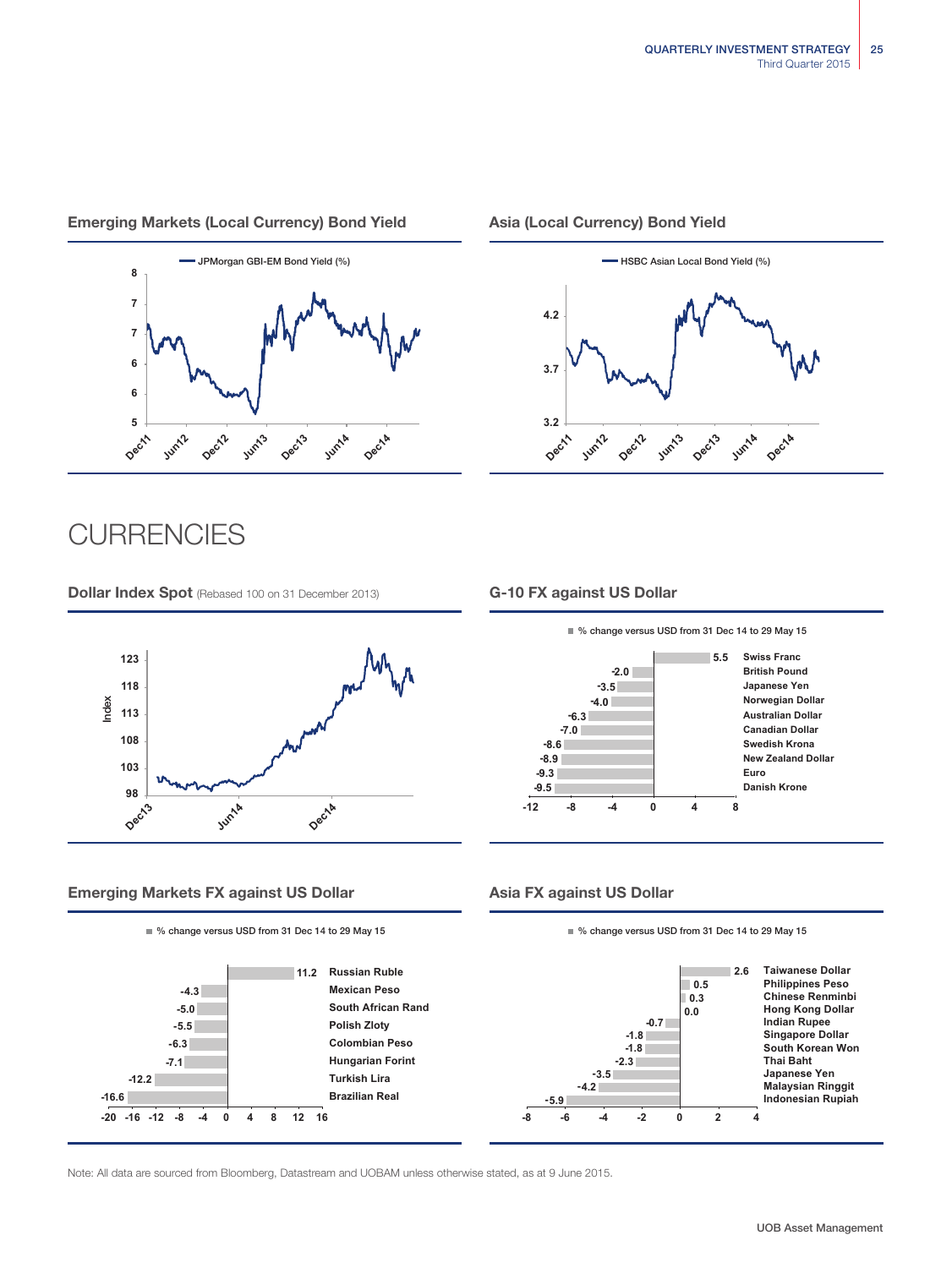## COMMODITY MARKET INDICATORS



Precious Metal Price (USD) Copper Price (USD)



#### Aluminum Price (USD) and the USD of the USD of the USD of the USD of the USD of the USD of the USD of the USD of the USD of the USD of the USD of the USD of the USD of the USD of the USD of the USD of the USD of the USD of







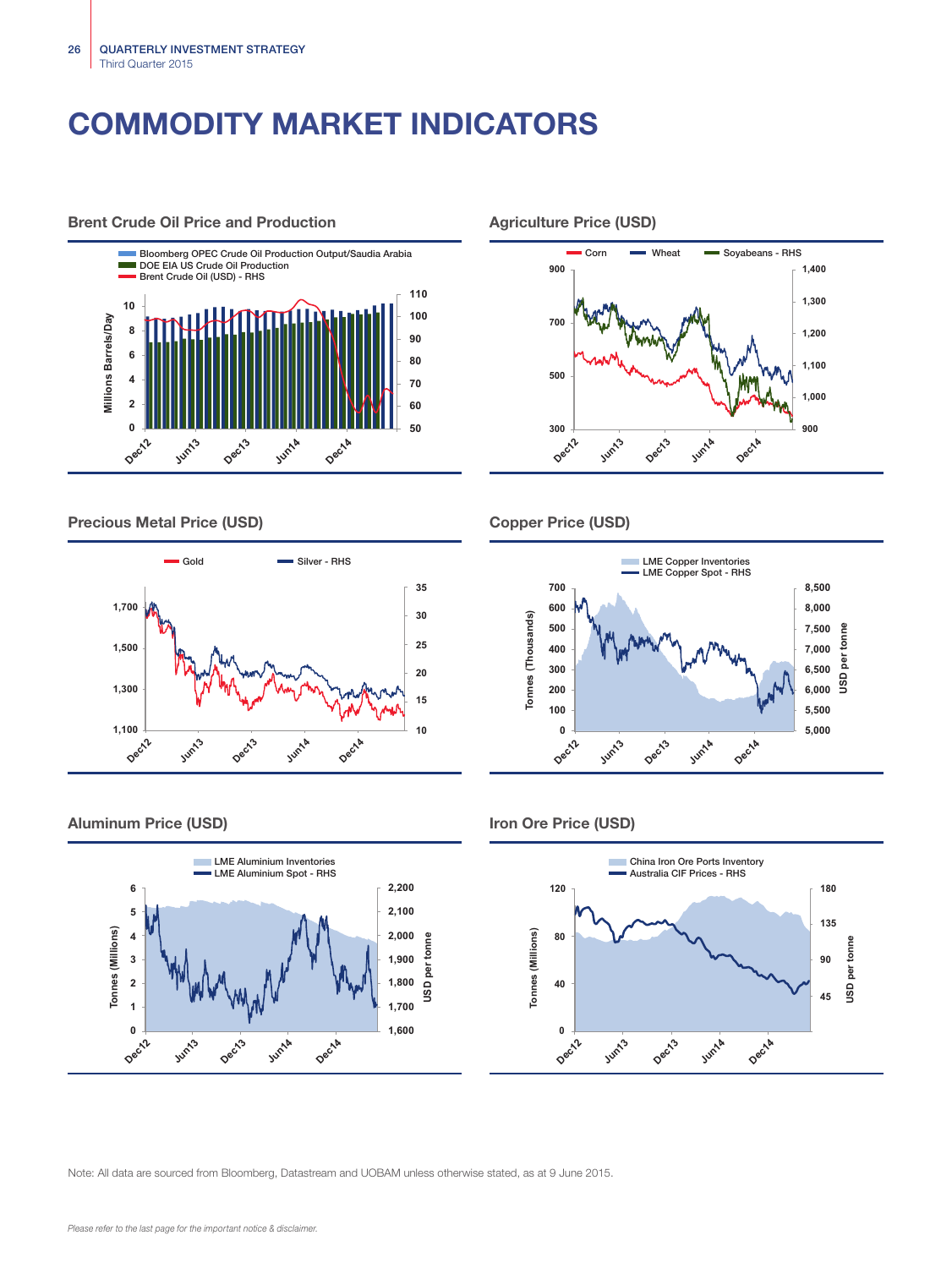### Contact Details

### SINGAPORE

### UOB Asset Management Ltd

*Address* 80 Raffles Place UOB Plaza 2 Level 3 Singapore 048624 *Tel* 1800 222 2228 (Local) • (65) 6222 2228 (International) *Fax* (65) 6532 3868 *Email* uobam@uobgroup.com *Website* uobam.com.sg

### MALAYSIA

### UOB Asset Management (Malaysia) Berhad

| <b>Address</b> Level 22, Vista Tower, The Intermark |
|-----------------------------------------------------|
| No. 348 Jalan Tun Razak, 50400 Kuala Lumpur         |
| (60) (03) 2732 1181                                 |
| (60) (03) 2732 1100                                 |
| <b>Website</b> uobam.com.my                         |
|                                                     |

#### THAILAND

#### UOB Asset Management (Thailand) Co., Ltd

|         | <b>Address</b> 23A, 25 Floor, Asia Centre Building, 173/27-30, 32-33 |
|---------|----------------------------------------------------------------------|
|         | South Sathon Road, Thungmahamek, Sathon, Bangkok 10120, Thailand     |
| Tel     | (66) 2786 2000                                                       |
| Fax     | (66) 2786 2377                                                       |
| Website | uobam.co.th                                                          |

### **BRUNEI**

### UOB Asset Management (B) Sdn Bhd

| Address | FF03 to FF05, The Centrepoint Hotel, Gadong,   |
|---------|------------------------------------------------|
|         | Bandar Seri Begawan BE 3519, Brunei Darussalam |
| Tel     | (673) 2424806                                  |
| Fax     | (673) 2424805                                  |

#### TAIWAN

### UOB Investment Advisor (Taiwan) Ltd

|     | <b>Address</b> Union Enterprise Plaza, 16th Floor, 109 Minsheng East Road, Section 3, |
|-----|---------------------------------------------------------------------------------------|
|     | Taipei 10544                                                                          |
| Tel | (886)(2) 2719 7005                                                                    |
| Fax | (886)(2) 2545 6591                                                                    |
|     |                                                                                       |

### JAPAN

#### UOB Asset Management (Japan) Ltd

*Address* 13F Sanno Park Tower, 2-11-1 Nagatacho, Chiyoda-ku, Tokyo 100-6113 Japan *Tel* (813) 3500-5981 *Fax* (813) 3500-5985